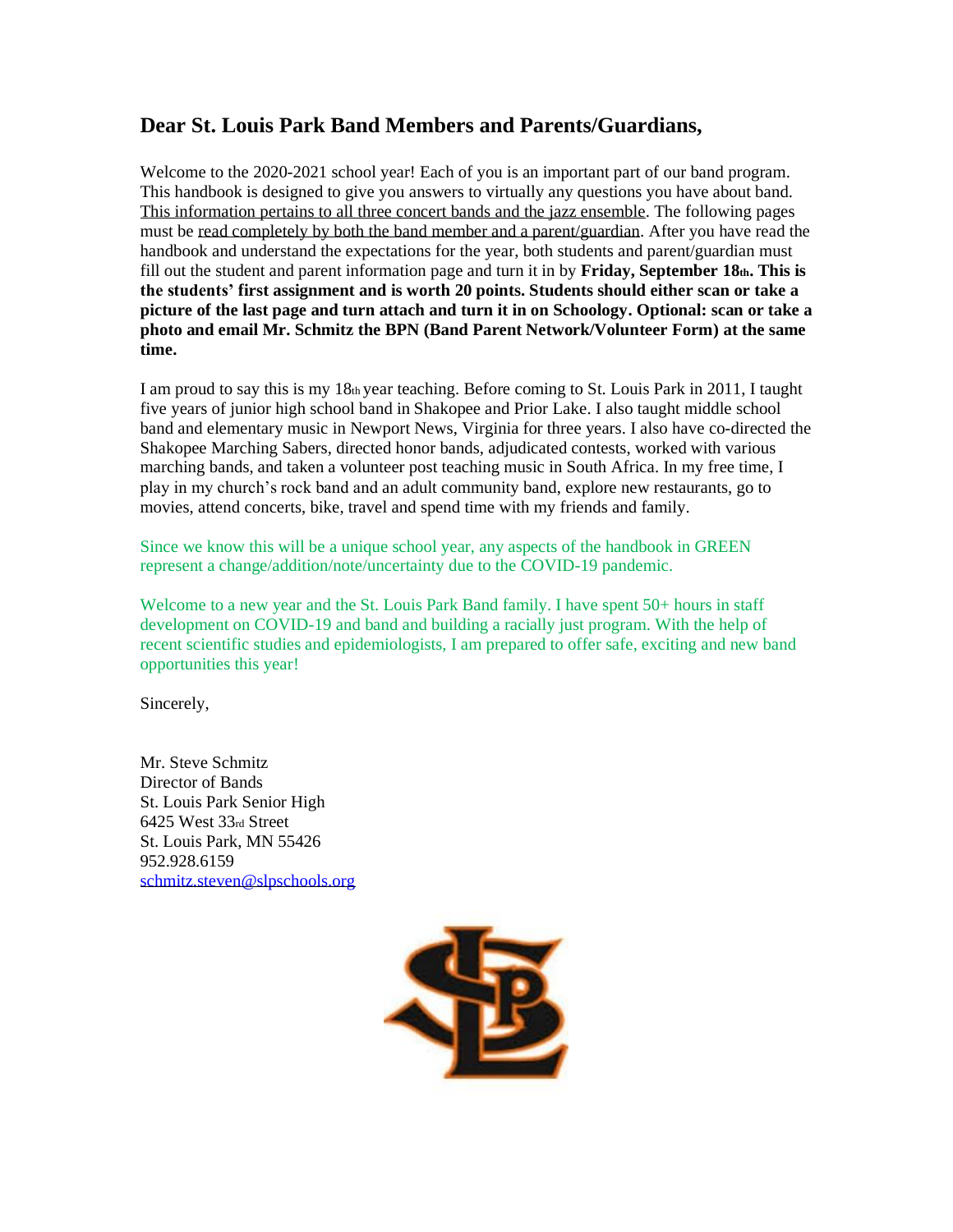# **PHILOSOPHY**

Music is an important and intrinsically-valuable aspect of a well-rounded education. Music has existed in every culture since the dawn of time as a communication and expressive tool. It is a vehicle for creativity and critical thinking. It is goal of the St. Louis Park Music Department to provide all students with a quality, comprehensive and varied musical experience that eliminates racial opportunity gaps and energizes the spirit. Our goal is also to achieve excellence in all music studied and performed. Every student graduating from the St. Louis Park High School band program will have had the opportunity to intelligently perform, consume, create and appreciate music of many different genres, cultures and time periods. *Students will become better and more wellrounded people through music.*

# **COURSE GOALS**

- 1. To build individual and ensemble musicianship
- 2. To master basic music theory and aural skills
- 3. To enhance music literacy and appreciation through the study of classical and contemporary/popular repertoire from many cultures
- 4. To discuss and manipulate ways to make meaning and emotion in music
- 5. To transfer skills learned in band to life

# **EXPECTATIONS**

- 1. Students must show up to class (or online meetings) every day, on time. Be ready to play three minutes after the tardy bell (or start of the class hour).
- 2. Students are to have their instrument, accompanying equipment, music and a pencil. Failure to have one or more of these items will result in the loss of daily points. *A pencil is crucial to mark our music so we do not repeat errors.*
- 3. Students are to respect themselves, others, and all school property. **This means NO food, drink or gum are allowed in the band room (except plain water). Food and gum are choking hazards while playing!**
- 4. Students are to have a cooperative attitude and give full effort at all times. This includes having good playing posture.

# **MATERIALS NEEDED**

Please make sure that your instrument is always in working order. Mr. Schmitz can try to repair minor issues, but most need to be taken or sent to Eckroth Music (pick-up and drop-off are once weekly) or another repair shop as soon as possible. The repair shop should offer a loaner instrument, but if they do not, SLPHS will try to provide one.

Reeds, oils, slide grease/oil/cream, cork grease, neck straps, swabs, mutes and other equipment are **generally not sold at the high school**. *Exception-we often have pep band lyres (small music holders that attach to the instrument) for instruments that use one. These will possibly be for sale in late fall, once schedules and regulations for pep bands are finalized, most for \$5 each.* An Eckroth Music representative stops by the school most weeks to pick up/drop off orders and instruments. You can order supplies online from Eckroth at [www.eckroth.com](http://www.eckroth.com/) and they usually arrive at school within a week.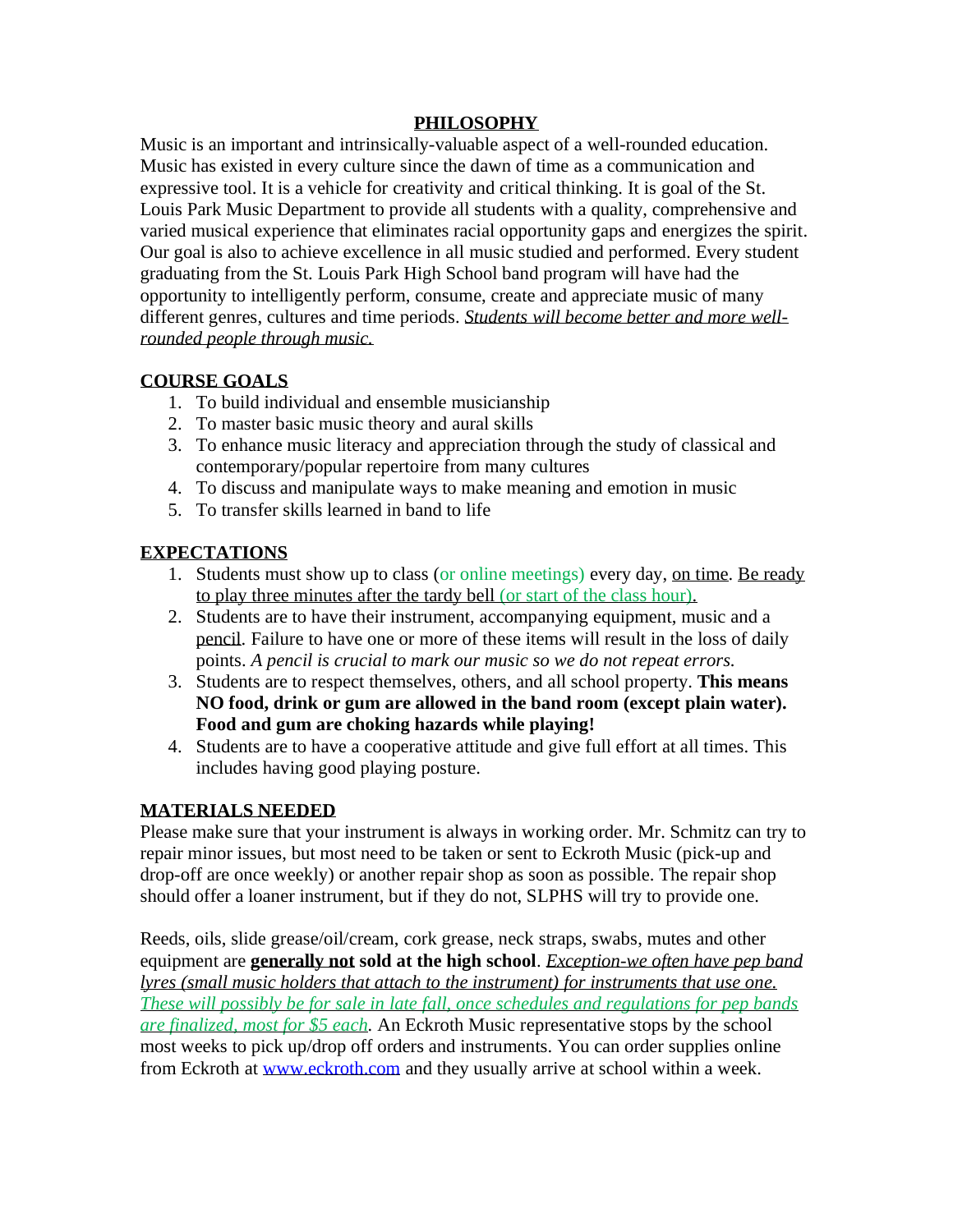Students need to have at least three working reeds at all times as well as other oils, greases and equipment.

**Percussionists**: You will need a stick bag to store your equipment. It is strongly suggested that you initial all sticks, mallets and equipment with a permanent marker. An order form will be likely emailed home to caregivers and Mr. Schmitz will make a large order so all students have a stick bag with standard high school snare sticks, bell mallets, marimba mallets and timpani mallets. *Percussionists at SLPSH are well-rounded and WILL play every type of percussion instrument, so all this equipment is needed. Some students choose to share timpani mallets with a friend or two since they are not cheap and only one person plays timpani at a time in band.*

Since we do not know yet when we will be in hybrid and in-person modes, this order will happen later in this school year.

**Warm-Up Books:** To save you money, students will be NOT be asked to buy band warm-up books this year. There are enough donated ones from past seniors that we can use those this year. We also may use warm-ups books that come as a part of an online music practice tool called SmartMusic at no cost to families.

# **GRADING**

25% Rehearsal (and online meetings) participation (see expectations on page 2, each rehearsal/meeting is worth 5 points)

25% Required Performances (Concert Band, Football Pep Band) (Jazz Band-if students auditions successfully into the group) There are many uncertainties regarding pep band at the time of publication

25% Playing Tests/Playing Quizzes

25% Assignments, Projects, Written Quizzes

Grading Scale (in accordance with SLPHS policy)

100-90%: A 89-80%: B 79-70%: C 69-60%: D Below 60%: F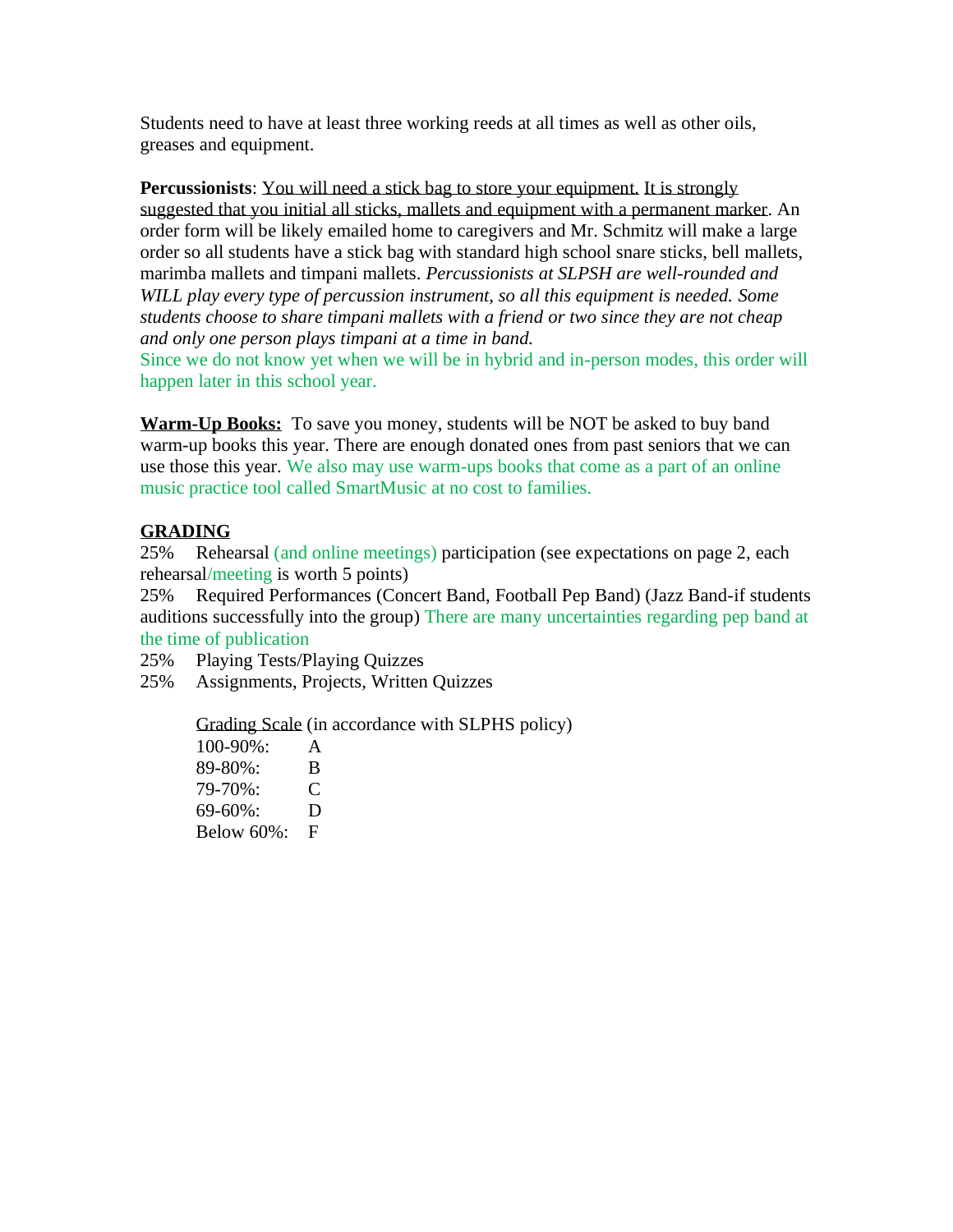### **UNIQUE CIRCUMSTANCES REGARDING COVID-19**

The 2020-21 school year will likely be partially in "hybrid format" due to the threat of COVID-19. In addition to the school capacity being reduced by 50%, there are several other precautions and considerations that must be made unique to band. The National Federation of State High School Associations (NFHS) conducted a thorough scientific study on identifying the risks of aerosol release from band instruments. The study was conducted by Dr. Shelly Miller at the University of Colorado-Boulder and Dr. Jelena Srebric at Clemson University. St. Louis Park High School Bands take the recommendations of this study very seriously, and will enforce safety measures and required Personal Protective Equipment (PPE) in the band room. As long as COVID-19 continues to be a threat we will follow the following protocols to keep ALL members of our team as safe as possible in the band room:

•Students will be required to wear a face mask at all times in the band room. The NFHS study recommends that students have a surgical-style mask that is unique to band that has a slot to insert their mouthpiece through the mask. Please have your child wait to cut their band mask as we will cut the slit together to make sure it is at the safest and most efficient place. MERV-13 material is the strongest air filter outside hospitals that blocks over 90% of impurities, including viruses). It is recommended by the study as a liner on the inside of your mask. We will cut out the correct sized filter from a roll of MERV-13 material in person at no cost to students or families.

\*Students should ONLY speak when using a face covering in the classroom.

•All BRASS and WOODWIND musicians will be required to use a bell cover\*. In the scientific study, over 80% of aeresols come out of the bell (end) even with woodwind instruments with many holes for air to escape. When combined with a band mask, risk is mitigated to a safe level. The school or band program will provide this important safety item at no charge. \*They do not make a bell cover for the end of flutes and piccolos because there is a special "flute shield" for them, but a homemade one (2-3 layers of nonstretchy material) would be a great added precaution.

•All FLUTE players will be required to have PPE. A flute shield, to catch air/aerosols going over the tone hole, will be provided for each player by the school or band program at no cost.

•PERCUSSION students are strongly urged to NOT share any equipment this year. If they must, they will be required to wear disposable rubber gloves when using any sticks or mallets that ARE NOT

their own. Latex gloves are NOT allowed in SLPHS due to students with life-threatening latex allergies. They DO NOT need to wear gloves if they are using their own sticks that no other student uses. We are hopeful the school and/or band program can provide rubber gloves if needed.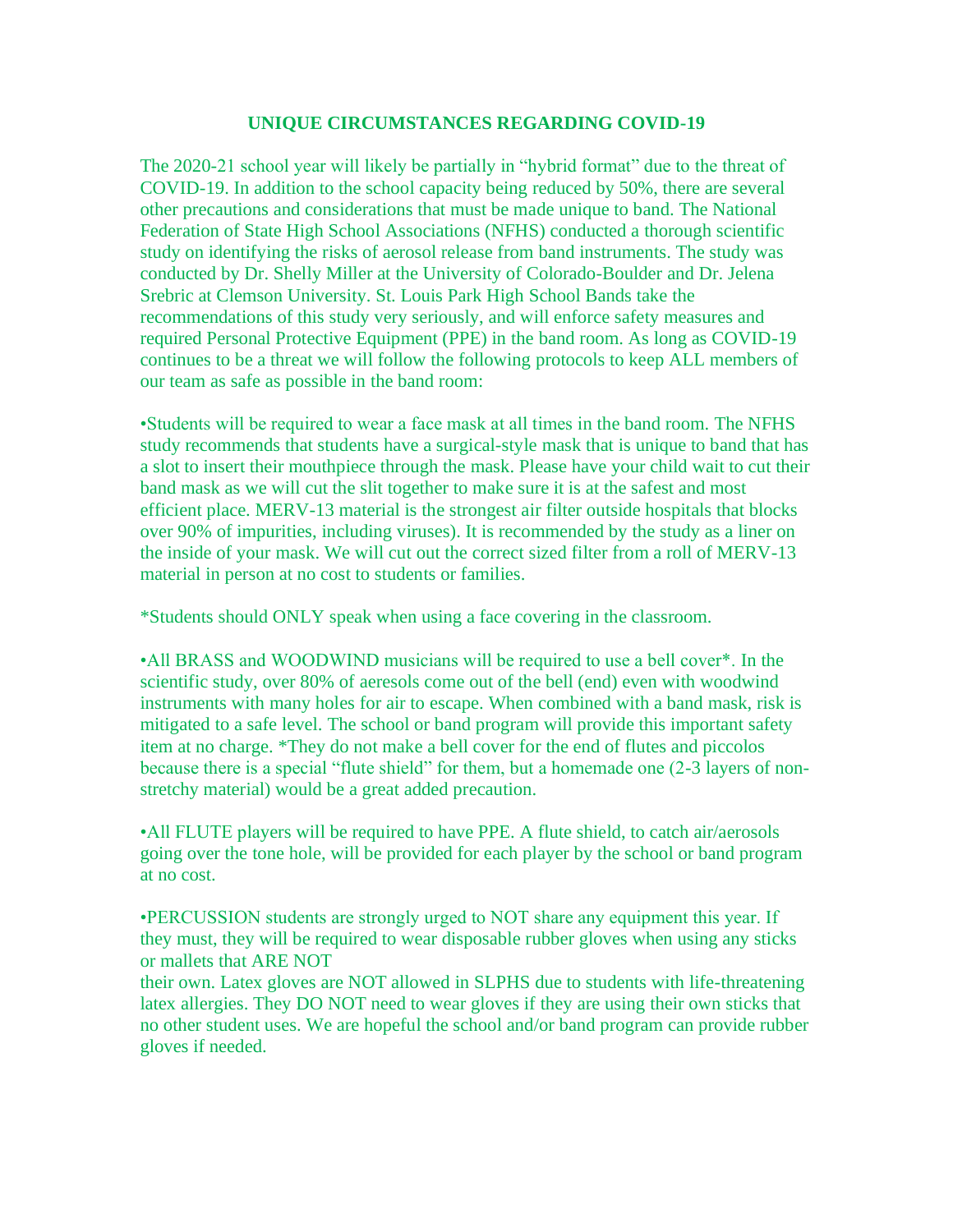•If a student does not have PPE for their instrument and themselves, they will not be allowed to play in class that day. Consider it being similar to a student forgetting their entire instrument at home. Students will lose all daily participation points unless they make up the missed rehearsal by talking to Mr. Schmitz.

•Brass players must NOT empty their water/spit valves directly on the floor. ONE AT A TIME (for social distancing), they need to empty spit/condensation into a garbage can that is emptied daily.

•The NFHS study requires that all students maintain a 6' distance from other musicians at all times. It is recommended that trombone players keep a 9' distance due to the length of the slide when extended. Also, students should be in lines and not in arcs or curves, so even with curved, terraced room, we will follow all these guidelines.

•The NFHS study recommends that wind players play for a MAXIMUM of 20-30 minutes at a time. After this 20-30 minutewindow, aerosol concentrations are higher and it is recommended that students clear the room for one "air refresh cycle" of the HVAC system. I have been told by the Buildings and Grounds/Facilities Department that SLPHS ventilation has been upgraded to fully exchange air 6-10 times per hour, which is within guidelines of the NFHS study.

•If a student is sick, or experiencing any symptoms identified to be associated with COVID-19, they should not come to school that day. Students will be allowed to complete all playing assignments from home, if necessary.

### **CONCERTS**

Since music evaluation is largely group-oriented and performance-based, it is **required** that each student gives 100% effort at all of the following concerts and is punctual to call times (usually one hour before the concert). **A concert is like a public unit test where every band member relies on each other do their best.** Obvious musical progress, proper uniform and good concert etiquette are crucial. WMC refers to West Metro Conference. Call times are almost always ONE HOUR before the concert's starting time. At this point, all events are ON in some format (indoors, outdoors, virtual, pre-recorded, streamed) on the following dates/times.

| Tues., Sep. 22, 2020     | All Day            | WMC All-Conference Band (select WE kids)      |
|--------------------------|--------------------|-----------------------------------------------|
| Monday, Dec. 7, 2020     | $7:00 \text{pm}$   | Band 9 and Jazz Ensemble (SH Aud.)            |
| Tuesday, Dec. 8, 2020    | $7:00 \text{pm}$   | Symphonic Band/Wind Ensemble (SH Aud.)        |
| Thursday, Jan. 28, 2021  | All Day            | WMC Jazz Festival @ Jefferson (Jazz only)     |
| Thursday, Feb. 18, 2021  | All Day            | Young Band Fest @ Woodbury (Band 9 only)      |
| Wednesday, Feb. 24, 2021 | All Day            | WMC Band Festival @ Chaska (WE only)          |
| Thursday, Mar. 4, 2021   | $6:00 \text{pm}$   | Pops Concert (All bands, SH Cafeteria/Aud.)   |
| Thursday, March 11, 2021 | $7:00 \text{pm}$   | District Band Showcase (WE only, SH Gym)      |
| Monday, April 12, 2021   | after school       | Regional Solo/Ens. Contest (Edina, voluntary) |
| Monday, April 26, 2021   | evening            | Region 6AA Large Group Contest (Edina, WE)    |
| Monday, May 3, 2021      | 7:00 <sub>pm</sub> | Jazz Band & Band 9 (SH Aud.)                  |
| Tuesday, May 4, 2021     | $7:00 \text{pm}$   | Symphonic Band, Wind Ensemble (SH Aud.)       |
| Tuesday, June 8, 2021    | $7:00$ pm          | Graduation (FB/SB/WE--no seniors) (Stadium)   |
|                          |                    |                                               |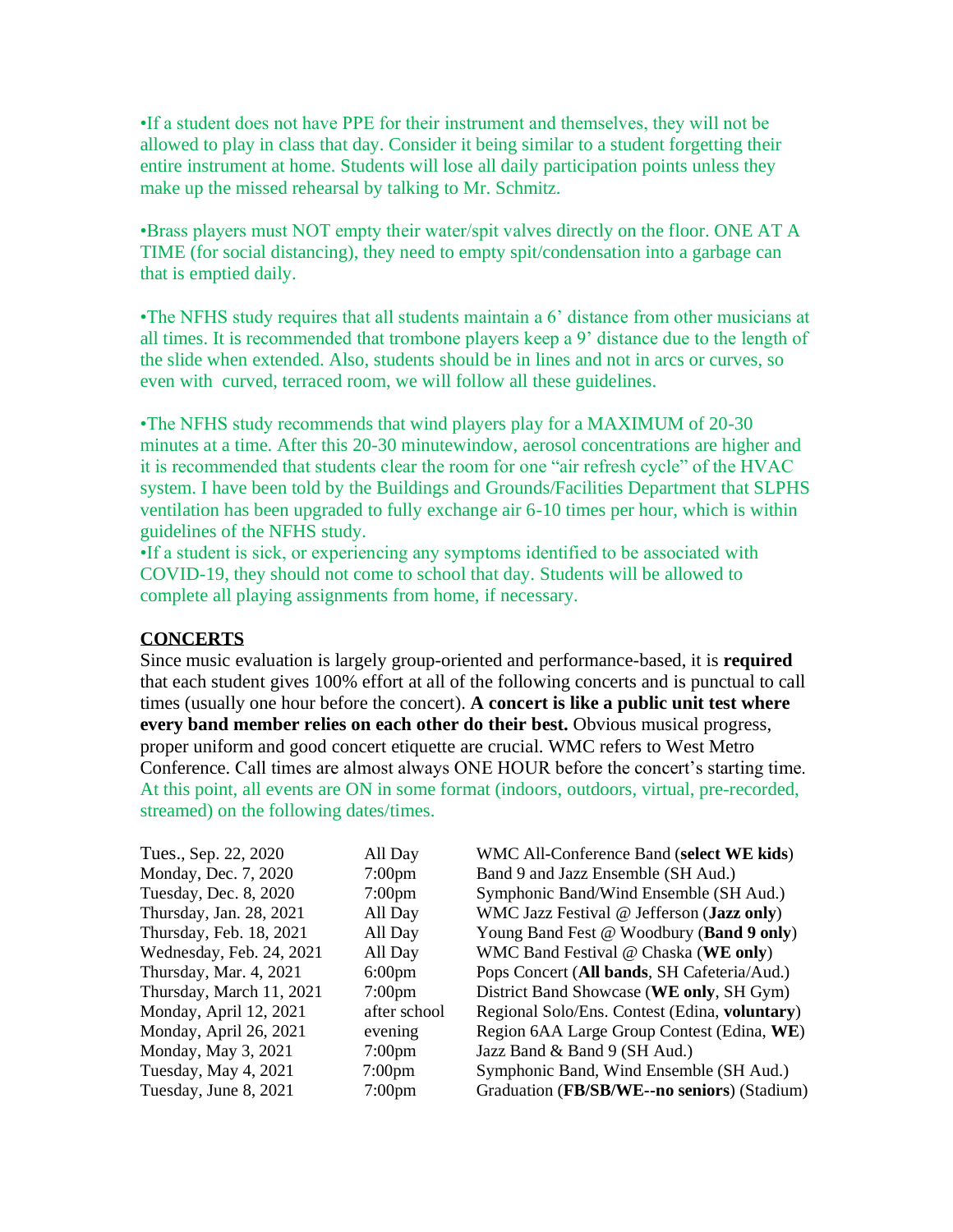Performing arts classes are unique, team-oriented classes and concerts are a mandatory and public evaluation of learning. Band is a musical team and no team plays well when members are absent, tardy, or out of uniform. **Absence from a performance will ONLY be excused due to illness, family emergency, or a special case communicated to Mr. Schmitz by a parent or guardian in advance. A make-up assignment will be given. Unexcused absences can NOT be made up and receive no credit.**

Unlisted concert/field trip information will be communicated later.

**CONCERT DRESS:** This is NOT a time to show individuality. Our first impression is visual and a portion of the concert grade depends on **perfect uniform**. Please inform Mr. Schmitz *AS SOON AS POSSIBLE* if you cannot get these items due to finances. Any concerts performed virtually/pre-recorded/streaming will not require this uniform and will use casual clothing.

| Uniform Option 1: | Black skirt/dress or black dress pants. Black belt. Black dress<br>shoes. White dress top (NO t-shirts or casual shirts). Skirt/dress<br>must come below your knees when seated. Jeans and<br>casual/athletic shoes are NOT allowed.    |
|-------------------|-----------------------------------------------------------------------------------------------------------------------------------------------------------------------------------------------------------------------------------------|
| Uniform Option 2: | Black dress pants with black belt, white long-sleeved dress shirt<br>(button-down, with collar), black socks, black dress shoes, long<br>black tie (Only required for Wind Ensemble) Jeans and<br>casual/athletic shoes are NOT allowed |
| Jazz Ensemble:    | Identical to concert band attire EXCEPT that any white items of<br>clothing are replaced by black ones. Dress clothes (not casual) are<br>still required. No tie is needed for jazz concerts.                                           |

# **LETTERING**

Points toward band letters are obtained through extra-curricular activities and additional in-school musical efforts. To earn a letter in band, a student must accumulate at least 400 points based on the scale below. **It is the responsibility of the student to keep track of points earned and to hold onto pieces of evidence until the "lettering window" opens. Students should not hand me evidence as they collect it-part of this honor is the responsibility of organizing evidence and meeting deadlines.** This means the student must obtain and keep documented proof of attendance or participation. These documents must be turned in to Mr. Schmitz anytime from **April 5th to April 26th**. Attendance is taken at all pep band games. Lettering points do not carry over from year to year. **However, points earned the summer before the school year DO count for the current school year**. Letters and certificates for bars are only awarded at the end of the year at the band banquet. Instead of lowering the points required to letter, some activities will be worth more points than other years and there will be additional ways to earn letter points.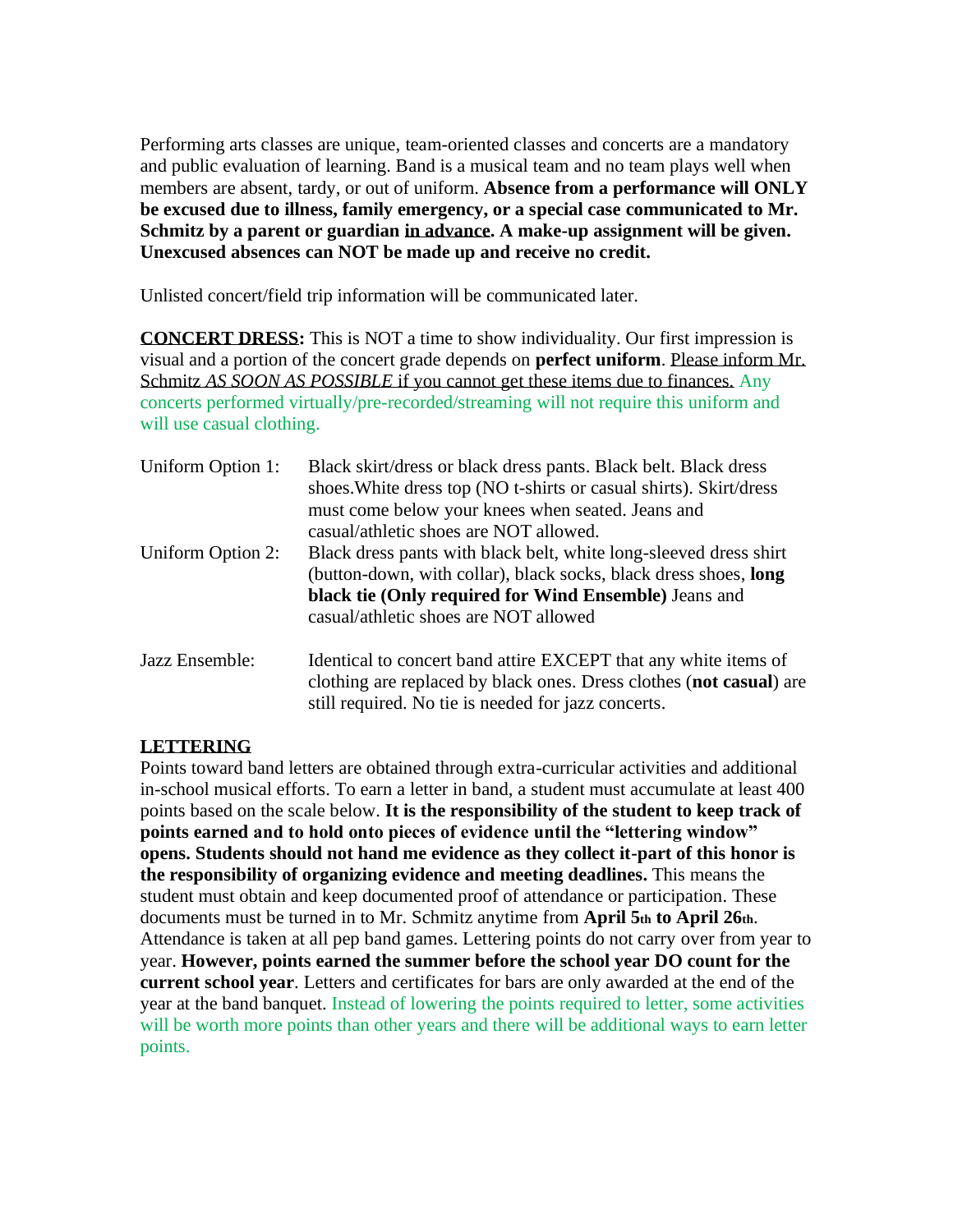#### **Pts Each Event/Activity**

- Completion of a quiz with score of 90%+ on musictheory.net (limit of 5/year)
- Each pep band game or pep band event performed (if NOT in Bleacher Blasters!)
- Each QUALITY Practice Reflection turned in (limit of 5 per year, found on band Schoology page)
- Each high-quality recording turned in (limit of 5 per year, guide found on band Schoology pages)
- Performing with SLPSH Orchestra/Chorus or another High School+ level group (religious ensemble, Harm,. Bridge) in one performance
- POPS Concert Committee (attend both meetings) (15 pts for one meeting)
- POPS "Work Day" Participation (for most/all of the event)
- Participation (acting/technical crew/costumes) in any school play/musical
- Each concert attended *that you DID NOT perform in!* Includes virtual concerts (Any level and any genre are acceptable)
- All-State Band/MBDA 9-10 State Honor Band Audition
- Participation in at 2 or more fundraisers this year **(60 points total, NOT 60 for each one!!)**
- Transcription of a jazz solo/Classical cadenza
- Participation (singing role) in a school/outside musical
- MBDA Regional Honor Band/College Honor Band/ All-Conference Band Participation
- Summer music camp participation (from summer before this school year)
- Solo/Ensemble contest "Good" rating
- All-State Band/Orchestra/Jazz Band: selection as an alternate
- GTCYS/MYS/MJW/MYJ/Community Band/Church or Synagogue Band **(FOR FULL SCHOOL YEAR!)**
- Solo/Ensemble contest "Excellent" rating
- One Semester of Private Piano or Guitar Lessons (must have 7+ per semester and the form from the band Schoology page must be filled out and attached)
- Solo/Ensemble contest "Superior" rating
- Participation in school/outside pit orchestra (80% or better attendance at rehearsals, at all shows)
- One Semester of Private Lessons on your **main concert band instrument** (must have 7+ per semester; One form from the band Schoology page must be filled out per semester)
- Be a band student aide for one semester with 80%+ attendance and a grade of an A/A+
- Jazz Band participation all year \*with a grade of A- or better
- Solo/Ensemble contest "Best of Site" award
- **All-State Band/MBDA 9-10 State Honor Band Participation**
- Elected member of the SLPSH Band Council, involved ALL YEAR
- Member of Bleacher Blasters Pep Band (missed no more than 2 games\* this year!) \*Hockey, LAX, soccer and basketball count, NOT football (since ALL do football)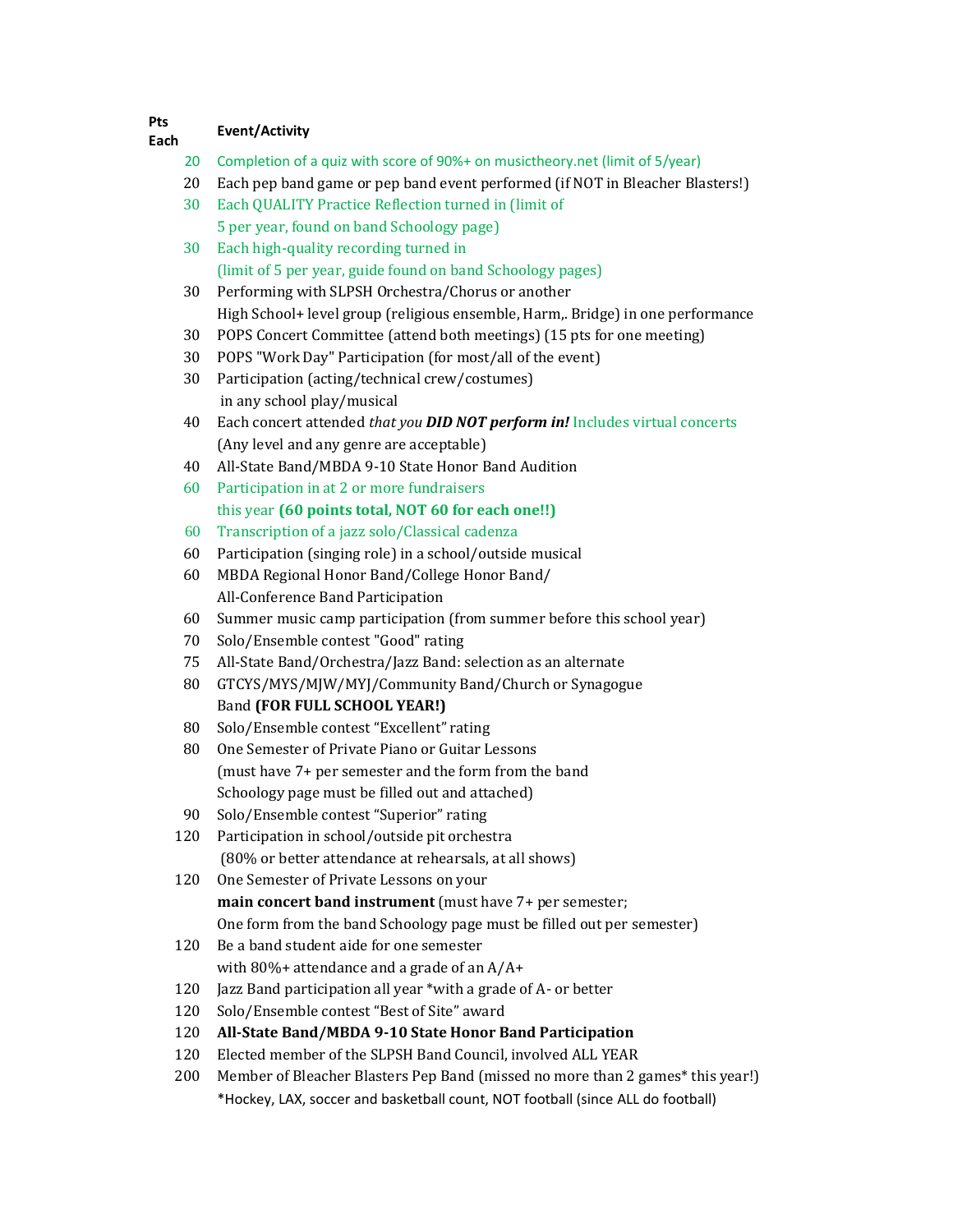# **PRIVATE LESSONS**

Although private lessons are not required, they are strongly encouraged since we cannot offer them in the curriculum. Private lessons for a musician at any level will greatly aid in many aspects of musical development. A list of recommended private teachers is included later in this handbook.

## **FOOTBALL PEP BAND PHILOSOPHY**

Pep band is an important part of the overall band experience! Football pep band is our biggest audience and our best public relations vehicle. It teaches musical skills, community service, builds school pride and supports our student athletes. *Football pep band IS part of the band grade and everyone in band is in football pep band.* (The make-up policy is extremely flexible and most students find the events fun and lowstress).

# **FOOTBALL PEP BAND**

Every band member (minus football players) at SLPSH is expected to perform at all assigned home football games. A grade is earned and students are expected to perform their best every time the band plays, the entire game. The SLPSH Pep Band shirt (or any official SLPSH Band apparel bought through the BPN) are the required uniform to get in the game. Any orange, black or Oriole attire works for the first game before the shirt order has arrived. Please see #2 under "Common Pep Band Questions Answered" for information about conflicts. Due to uncertainty about schedules and pep band regulations this year, we may delay the shirt order.

### **FALL FOOTBALL PEP BAND SCHEDULE 2020-2021** *GRADED/REQUIRED FOR ALL*

At the time of publication, no football schedule is available. We know football would take place in the spring this year, starting in March. I expect the full band program will play all HOME GAMES and I will get dates to families as soon as possible.

## **BLEACHER BLASTER BAND SCHEDULE**

*\*\*THIS IS A VOLUNTARY PEP BAND THAT COMMITS TO 6+ GAMES, EARNING 200 LETTER POINTS FOR THE SCHOOL YEAR\*\**

Due to uncertainty around the regulations and schedule of athletics and pep band, there is no schedule ready at this time. As safety and rehearsals permit, I will get information to students and families as soon as possible.

\* FOR HOCKEY GAMES ONLY: *Due to liability, ALL students must ride the bus to and from hockey games, unless they turn in an Alternative Transportation form (found in the Athletic Office) or I have an e-mail from a parent/guardian giving permission for another mode of transport*. We will walk to football, soccer, lacrosse and basketball games.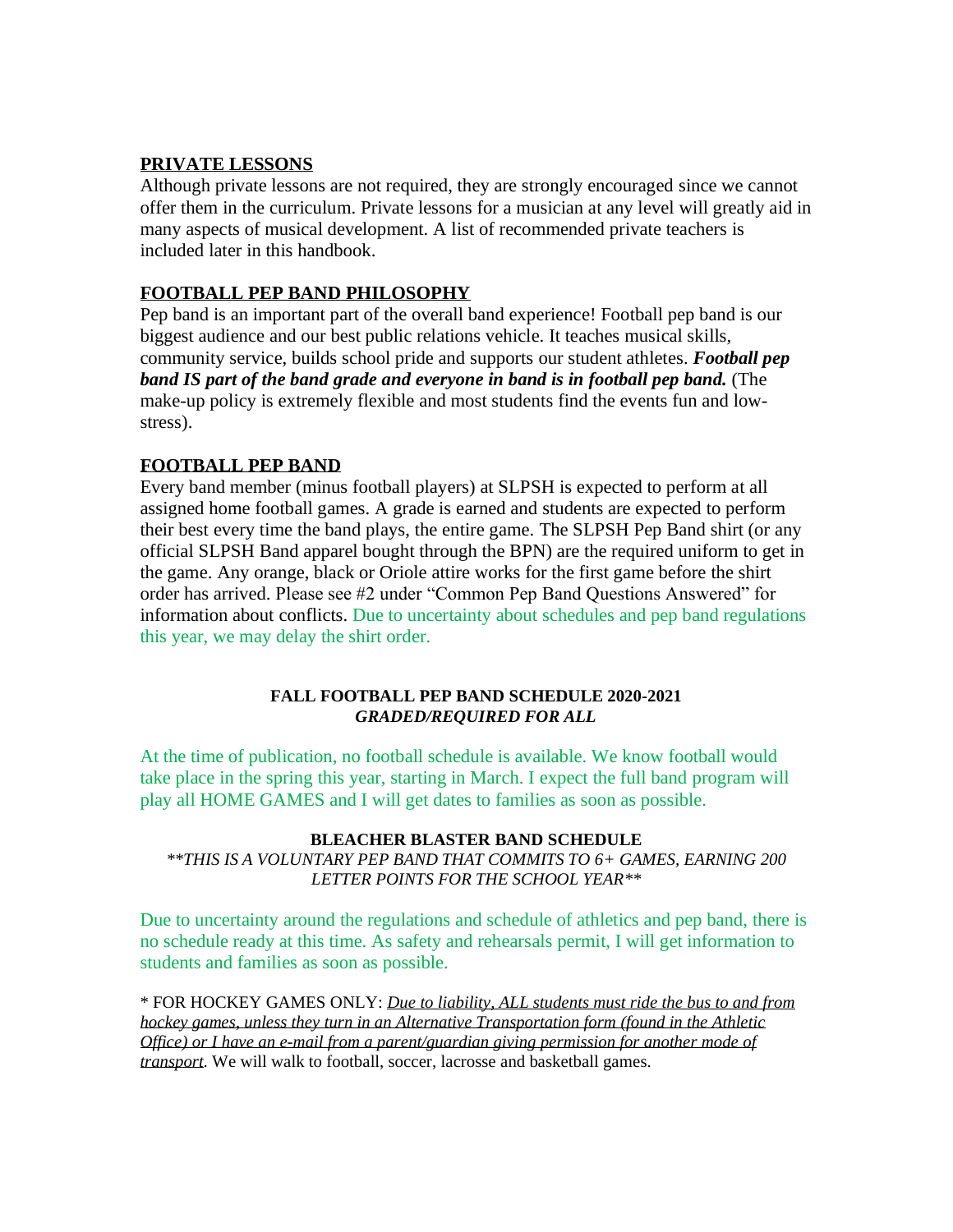# **BLEACHER BLASTER PEP BAND**

The information below pertains to a normal year. It is unknown at this time what pep band will look like this year.

Each fall, Mr. Schmitz will ask students if they want to commit to being part of a committed pep band of 35-50 students that proudly represents SLPHS. There are 8 nonfootball pep band performances (not counting possible play-off games) and **students must commit to playing at least 6 of the games.** They play for women's and men's soccer, basketball, hockey and lacrosse. In exchange, they get to play the more challenging, more enjoyable pep band pieces and they get priority when pep band is invited to play at special events. **They also earn 200 letter points (halfway to a band letter).** *Non-members of Bleacher Blasters may join this band whenever they'd like, but they only earn 20 points per game.*

### **Common Pep Band Questions Answered**

The information below pertains to a normal year. It is unknown at this time what pep band will look like this year.

- 1) **How many pep bands must my student play at?** ALL students will be graded on their performance at all assigned HOME football pep band games. Football players must make up the games by playing at three other sporting events (with the Bleacher Blasters) later in the year. (See #4 below for other ways to make up a game, if needed)
- 2) **What if my student has a conflict with as assigned game?**

For Football Pep Bands: In the event that a student cannot attend an assigned pep band for a valid reason, **the student must fill out a conflict form COMPLETELY and hand it to Mr. Schmitz BEFORE the game**. **Conflict forms are located in the band room in a yellow folder or on band class Schoology pages.** Conflict forms help teach responsibility, confirm instrumentation, and help dictate which tunes we will sound best on. **Therefore, conflict forms are not valid after the game is over** (except in case of illness/family emergency). All valid conflicts (sports, family event, illness/injury, vacation, etc.) are treated equally. Invalid conflicts include: forgetting to come, not planning ahead, sleeping through it, not having the game on the calendar. With an excused absence, an "exempt" will show up in the grade book, but this does turn into a **zero** if it is not made up during the school year.

For Bleacher Blasters members: Students may miss up to two of the games, but it is very important that they still fill out a conflict form. It is extremely helpful to find a sub that plays your same (or a similar instrument) so the band stays strong.

### 3) **What happens after a conflict form is turned in?**

For Football Pep Bands: Turning in a conflict form allows the student to make up the game by attending another pep band event later in the year. For example: if a student is in football, out of town, has a family commitment or is ill for a football game, they simply turn in the form and tell Mr. Schmitz they are joining the Bleacher Blasters for a later game that fits their schedule. There are other ways to accomplish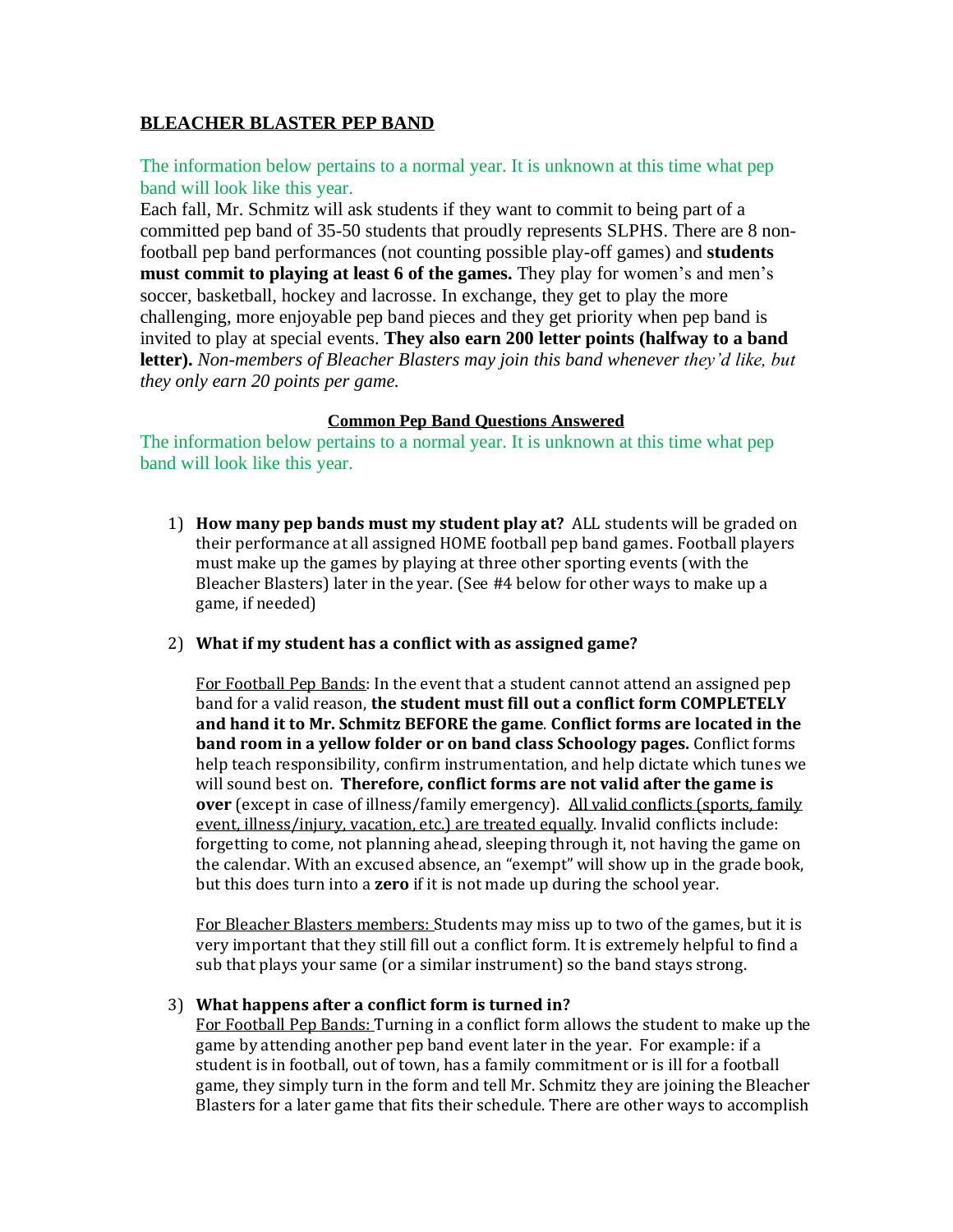this make-up (See #4 below). Once they make up the game, the "exempt" in the grade book turns into a grade.

For Bleacher Blaster Members: The conflict form helps Mr. Schmitz keep track of who earns the 200 letter points (by attending 6+ games), helps him choose tunes that make us sound good and helps deal with holes in instrumentation.

- **4) What if my student tried to make up missed football games but had conflicts with those too?** Each student is graded on all HOME football pep band performances. If a make-up pep band is not an option, due to schedule, the student can attend a concert/musical show later in the year and turn in the program. Their name and "Football Pep Band Make-Up" must be on the front of the program.
- 5) **Why do football players have to make up football games?** We all appreciate what athletes do and bring to the school. To be fair, all valid excuses are treated equally (illness, injury, family event/issue, travel conflict, homework conflict, vacation, sports conflict). ALL students are expected to carry their weight and do their fair share. This is a minor challenge for athletes every year, but **zero** students have ever lost an "A" in band due to pep band conflicts. Football players should attend as many make-up games as possible and make up the rest with alternative assignments (see #4 above).

**LEADERSHIP IN BAND: BAND COUNCIL** In fall, students can apply to be a part of the Band Council. The President, Vice President, Secretary, Librarian and 9th Grade Ambassador all help run and promote the HS band program by being ambassadors at middle school band concerts, sorting/packing up music after concerts and helping set up the stage on concert days. They are required to be part of the POPS Council in January. The BC often plans a holiday party and facilitates birthday/sympathy card signing. The President and Vice President must be a junior or senior and may be asked to make short speeches at high school and/or middle school concerts.

## **JAZZ BAND**

This fine group has been historically strong and requires an audition. This ensemble consists of the following instruments: alto/tenor/baritone saxophones, trumpets, trombones, and a rhythm section (drum set, bass, guitar, and piano). **Any band member, playing the included instruments, in grades 9-12 may audition. Jazz Band will meet Monday and Friday mornings from 7:30-8:15AM whether virtually or in person. Audition materials will be available on every band's Schoology page by the third day of school. Audition recordings in mp3 format must be emailed to Mr. Schmitz by Wednesday, 9/23 at 11:59pm.** *Results will be posted on Schoology, likely by student number for data privacy, and students will be added to the class by 9/25.* **The first rehearsal is 7:30am on Monday, September 28th**. Jazz Band is a year-long class taken for one credit (except in rare cases with some IB diploma candidates.)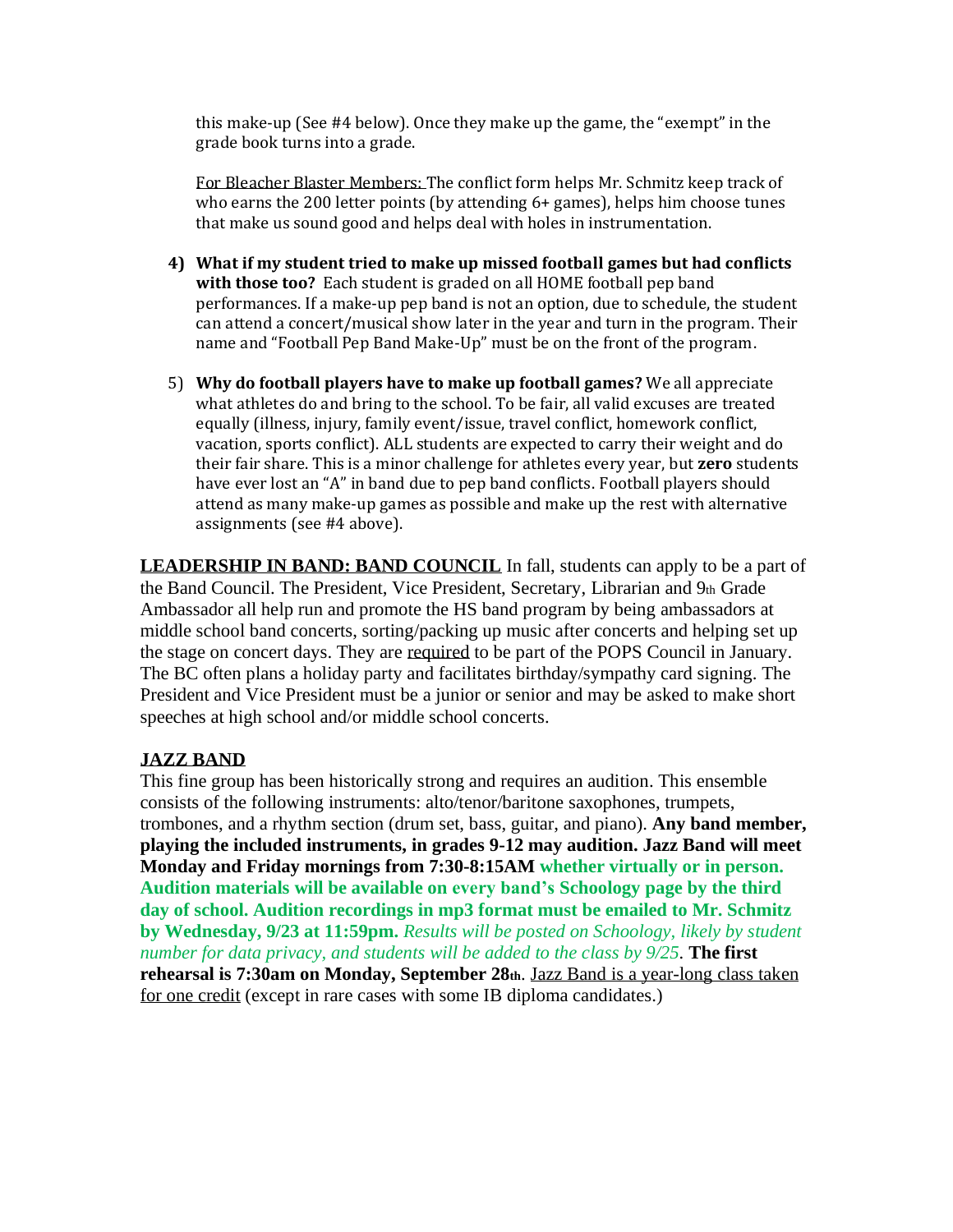# **SOLO/ENSEMBLE CONTEST**

This Minnesota State High School League sponsored event takes place on Monday, April 12th, 2021 at Edina High School. This date/time have not been solidified yet. Students may perform a solo with piano accompaniment or as part of an ensemble with their peers. A judge will score each performance and assign students a rating. Students earn letter points for this activity; more points the better they do. This activity is highly encouraged. It is a great way to work on individual skills and musicianship. Awards are given in May at the band banquet. Mr. Schmitz and/or private lesson teachers can help students prepare for this. Sign-ups and preparations begin in early January.

# **COLLEGE AND CONFERENCE HONOR BANDS**

Several colleges around the Twin Cities and region offer honor bands for high school students throughout the year. Our conference (WMC: West Metro Conference) also puts together an elite honor band. It is unclear at this time what format this band might take, but the projected date is 9/22/20. Many honor bands do not even require an audition and rely on director nomination. I will contact you/your child if they may be a good fit for one of these bands, but students and caregivers can also talk to me if interested! These are great opportunities to get to know the conductors at colleges around the area and play with outstanding student musicians from other high schools in Minnesota. These advanced groups are memorable experiences that boost personal musicianship and leadership and gain letter points.

# **STATE-LEVEL ELITE HONOR BANDS**

The MN Band Directors' Association (MBDA) and MMEA (MN Music Educators' Association) honor bands, jazz bands and all-state bands are elite auditioned groups for top musicians throughout Minnesota. The 9-10 MBDA groups are akin to All-State for younger students.

# MBDA 9-10 Honor Band:

This is the All-State Band for  $9<sub>th</sub>$  and  $10<sub>th</sub>$  graders. This year's MBDA Honor Band event will be held at (TBA) High School*.* Due to uncertainties this year, I can get materials to your child NOW (several weeks early) if desired. Though not finalized, rehearsals are projected to run from 8:30am to 8pm on April 17th, 2021. Rehearsals likely to start early on April 18th, 2021 and a concert at (TBA) likely begins at 2pm. Registration materials, money and audition mp3s are likely due to Mr. Schmitz between 11-23-20 and 11-27-20. Students must schedule a recording session (2 hours) with Mr. Schmitz or with a private teacher. Please schedule it early! Please visit [www.mbda.org](http://www.mbda.org/) and pull-down State Honor Band Information from the Upcoming Events menu for more information. As an MBDA member, I can access audition materials for interested students early in the fall.

## MBDA 9-10 Jazz Band:

This is All-State Band for  $9<sub>th</sub>$  and  $10<sub>th</sub>$  graders. Due to uncertainties this year, I can get materials to your child NOW (several weeks early) if desired Though not finalized, students are projected to rehearse from 10am to 5pm on Sunday, January 17th, 2021 at (TBA). There is usually an informal performance to showcase the day's work at 5pm.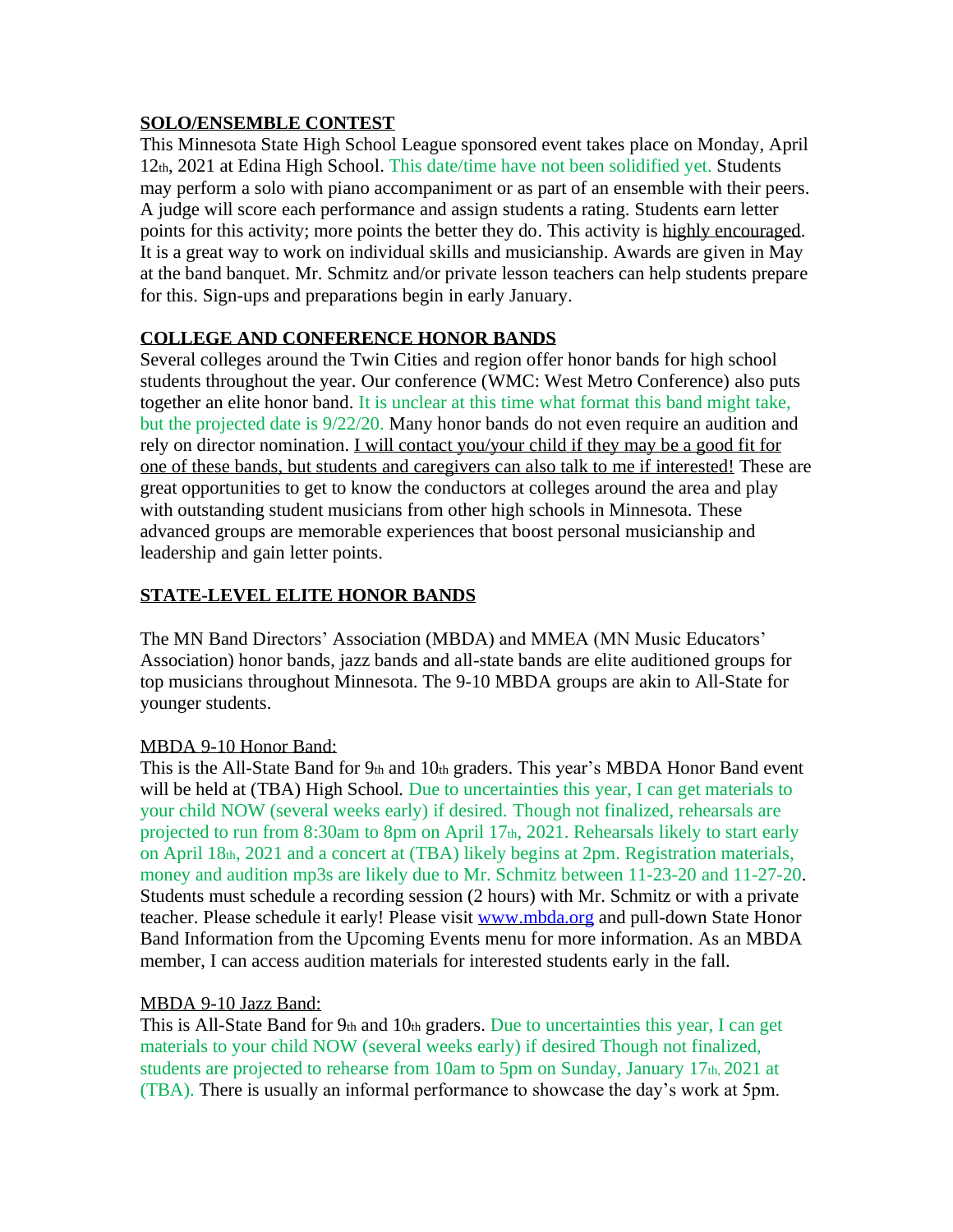The band reconvenes for a performance at the MMEA (MN Music Educators' Association) Midwinter Clinic. This is projected to be on the morning of Friday, February 12th, 2021 in Minneapolis. Registration materials, money and audition mp3s are projected to be due to Mr. Schmitz between October 26th, 2020 and November 5th, 2020. Students must schedule a recording session (2 hours) with Mr. Schmitz or with a private teacher, but please schedule it early! Please visit [www.mbda.org](http://www.mbda.org/) and pull down State Jazz Honor Band Information from the Upcoming Events menu for more information. As an MBDA member, I can access audition materials for interested students early in the fall. There is a \$10 audition fee and a \$65 fee if accepted. Acceptance is communicated in early December.

# All-State Band and Jazz Band:

The MN Music Educators' Association (MMEA) annually sponsors the MN All-State Band and Jazz Ensemble comprised of the finest musicians in the state. Membership, based on recorded auditions due in mid-March, is one of the most prestigious honors available to a high school musician. Auditions consist of scales and required audition excerpts. Updated information and audition materials are usually available at [www.mmea.org](http://www.mmea.org/) (click on All State under Student Programs and Events on the left side menu) by early November and students should start preparing as soon as possible. Visit [www.mmea.org/students/allstate/auditions/band](http://www.mmea.org/students/allstate/auditions/band) to get exactly what is needed. Students in grades 10 and 11 may audition this school year! All-State Band and All-State Jazz Band have a week-long camp at a Minnesota college in early August (TBA) and then they reconvene in mid-February to prepare to play at the MN Music Educators' Convention in Minneapolis.

# **RENTING/USING SCHOOL-OWNED INSTRUMENTS (INCLUDES PERCUSSION)**

School instruments are available for rental, depending on availability. The cost is usually \$45 for the year, but due to COVID family income loss and possibly less playing time this year, I have reduced the fee to \$25. **The form and payment will be likely put on Schoology and emailed to caregivers. Percussionists must pay a rental fee of \$25 as well for use and upkeep of the school's concert and pep band percussion equipment. Checks should be made out to "St. Louis Park High School." A rental form must be filled out completely along with payment. Payment can be dropped off at the HS main office, but please scan/photograph and email the completed rental forms to Mr. Schmitz. The form and money are due by 9/30.** Please contact Mr. Schmitz regarding financial concerns or a payment plan.

## **FUNDRAISERS**

We will have at several *voluntary* fundraisers this school year. These help students gain money in their band accounts for a large trip (TBA) in the spring of 2021. Students in grades 10-12 may travel with the SLPSH Band Program. Fundraisers also help the band program overall with bussing costs as well as repair and music costs beyond our budget. Please plan ahead and fundraise early! You will be getting information soon about our first fundraiser.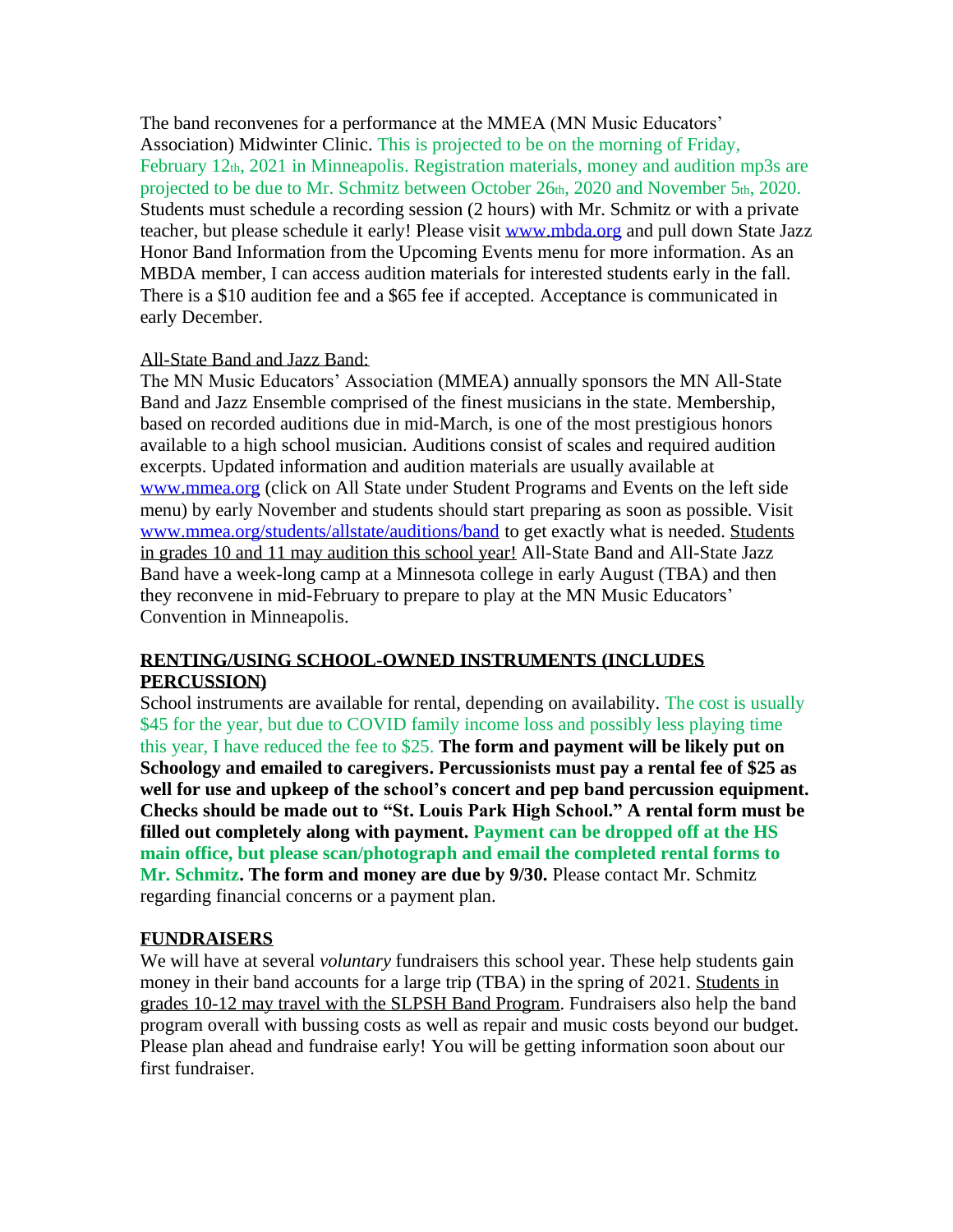Individual Fundraisers (benefit individual student trip/band account):

\*Band Discount Cards: We are unlikely to do this annual fundraiser in 2020. Businesses and families have lost much income due to the pandemic, so this fundraiser would not be a success.

\*The Mattress Sale (10-31-20) is both an individual AND a group fundraiser. *Individuals make money toward their trip accounts by passing out referral forms and having people buy mattresses based on that referral.* Group bonuses (put in the general band fundraising account to help all) are given based upon meeting volume targets. Mattresses are new, national name brands, made to order in the Midwest and are 30-50% off retail prices. This sale has always taken place in the SLPHS Main/Old Gym. In case that is not safe or approved, I believe the company is holding the sale safely in their warehouse in Maple Grove, but details have not been finalized

\*Students will have an opportunity to sell cookie dough and other items at 45% profit! The cookies are delicious and preservative-free and have Kosher, gluten-free and allergysensitive options. Dough must be refrigerated at all times since it is free of chemicals. This sale is not finalized but is projected to start on 11-2-20 and end on 11-18-20. This sale has traditionally had a strong online component, so it is likely to work for us no matter the situation with the pandemic. Delivery is planned to be in person (with masks, distancing) and is projected for 12-16-20 at the SLPSH Loading Dock.

# Group Fundraisers: (reduce trip cost for all, provide scholarships, help with repair/music/bussing costs)

\*Mattress Sale

\*Parkway Pizza Dining for Dollars: Parkway (SLP location) is kind enough to donate 5% of all profits the first Tuesday of each month to SLPHS Bands! You don't need a coupon or to even mention the fundraiser. Just enjoy pizza there in person, via takeout or via delivery. If you'd like a reminder each time our fundraising night comes around, text "SLPBAND" to this number: 22452

\*These are not finalized for this year: Pizza Discount Card Fundraiser and Carwash Discount Card Fundraiser

\*\*Minimal student participation in at least TWO fundraisers this year earns the students 60 letter points (TOTAL of 60 for both, not 60 each).

# **E-MAIL/NETWORK BLOG UPDATES**

Mr. Schmitz will send email updates (1-2 per month) and reminders concerning various activities, opportunities and events happening in the band program. If you do not have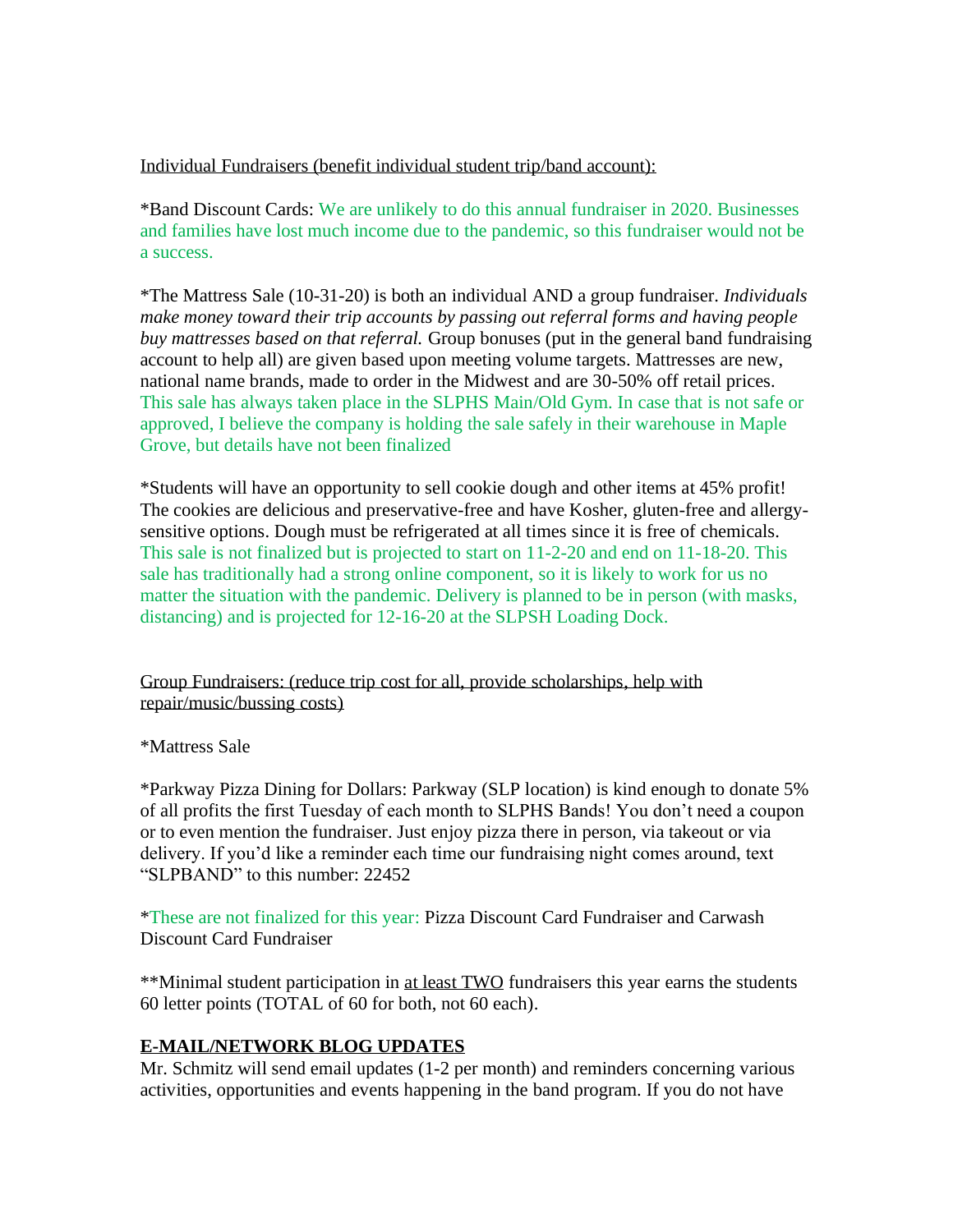access to email, please let me know on the band handbook signature form (last page) and I will provide paper copies to your child or by mail.

# **TEXT/TWITTER UPDATES**

\*Students (and caregivers) are encouraged to sign up to get occasional text messages from SLPBands to get brief updates, news and reminders. Simply text: **Follow SLPBands** to 40404 and you will get the messages. If you have a Twitter account, you can also follow @SLPBands for the same information.

# **BAND PARENT NETWORK (BPN)**

The BPN helps make a quality, equitable experience for all SLPHA band students by organizing volunteers, promoting the program, and raising funds beyond those the school can provide. We worked throughout summer to give this group more independence on collecting and spending money by making it a 501c3 non-profit. You will receive information about fundraising plans for the year and any meeting times. There are opportunities to serve on a committee, help out at a one-time-event or serve as an ongoing leader. For now, please fill out and return the BPN/Volunteering page toward the back of this booklet. Also, please "like" our page on Facebook at [https://www.facebook.com/SLPBPN.](https://www.facebook.com/SLPBPN) We could always use a few new recruits who want to be on the BPN leadership team. We are especially in need of new leaders and support

in this unusual year and with many of last year's leaders "graduating out". We are likely to have our first BPN meeting virtually. This is for ALL band parents interested in helping and networking this year. (Proposed date/time: Thursday 9-24-20, 7pm, Google Meets or Zoom).

# **SLP BAND SCHOOLOGY PAGE:**

The SLP Band Schoology site has all the updated information you need to know about band. During distance learning and hybrid learning, it is the center of all information and education. It will contain a copy of the handbook, calendars, forms, as well as student assignments and music. Please contact Mr. Schmitz if you cannot find how to get to this page. **There is a band website, but the district updates it and it can be behind. https://www.slpschools.org/site/Default.aspx?PageID=464**

# **INTERNET "DO NOT PUBLISH":**

The BPN Facebook page, SLPHS Newsletter and the SLP Band Twitter account may occasionally share photos or news from events and concerts. For internet safety, only first names and last initial are used if there is a picture. However, if you do not want your child's image on school social media and have a **"DO NOT PUBLISH"** form on file at the school, it is very important that Mr. Schmitz knows this.

# **MUSIC TECHNOLOGY IN BAND CLASS**

During distance learning, Schoology will be vital. SmartMusic will be provided to help with distance learning challenges. Other platforms may be used, but will work with Schoology and be linked there.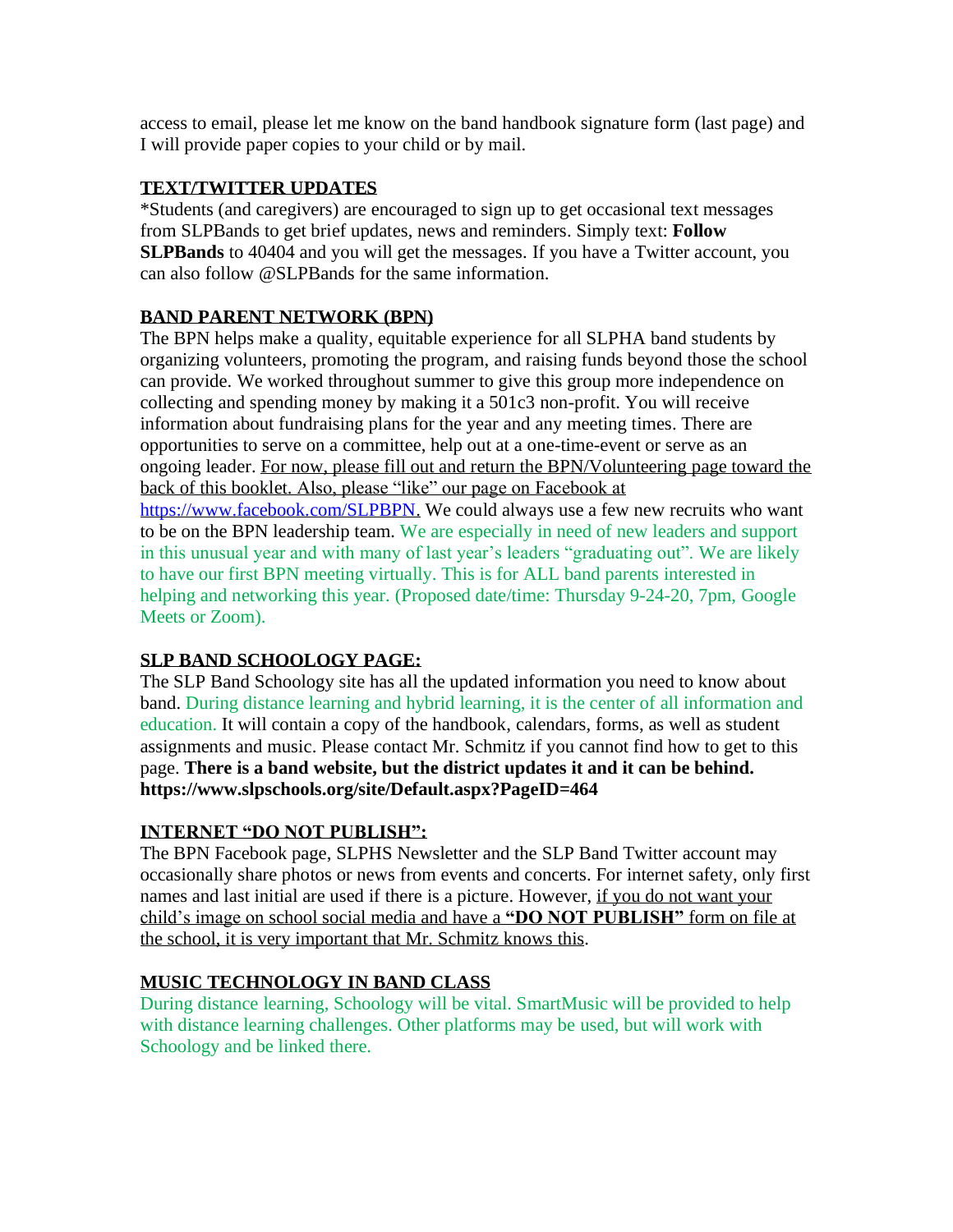In the band room, we have four student computers and music technology that is fun and educational. Finale is a music composition program that students may choose to use for independent projects and for a final project involving composition.

# **CONTACTING MR. SCHMITZ**

My preferred mode of contact is e-mail. My e-mail address is [schmitz.steven@slpschools.org.](mailto:schmitz.steven@slpschools.org) Please check the band Schoology page for basic band information. There is a website managed by the school, but it is often out of date. My phone number at the senior high is 952-928-6159, but I will not often be by the phone. Email is the only reliable way to reach me during distance learning as teachers may not be allowed in the building.

# **RECOMMENDED TEACHER LIST (PRIVATE LESSONS)**

**\*If it is required or preferred, most private lesson teachers now offer virtual lessons!**

## **The following people teach multiple band instruments with their specialties listed:**

Lara Dietrich: Trombone and low brass specialty, but teaches all band instruments and piano. Teacher/Owner at Maestoso Music in St. Louis Park. ldietrich.music@gmail.com (612) 423- 2530

Sten Johnson: Brass, with trumpet specialty. [Sten.johnson@yahoo.com](mailto:Sten.johnson@yahoo.com) or (651)-276-4177 Teaches at Maestoso Music in St. Louis Park. (952) 201-4547

Thomas Solac: Flute/piccolo/oboe speciality, but teaches all band instruments. Over 30 years experience. Teaches at Maestoso Music in St. Louis Park. [tomsolac@usfamily.net](mailto:tomsolac@usfamily.net). (612)-245- 9052

Bill Lang: Saxophone, Flute, Clarinet. Teaches at Maestoso Music in St. Louis Park. [billreeddog@yahoo.com](mailto:billreeddog@yahoo.com) (612) 232-4050

Becky Caldwell-Tautges: Bassoon, Clarinet, Saxophones, Flute. Teaches at Maestoso Music in St. Louis [Park. beckyannect@gmail.com](mailto:Park.%20%20beckyct@earthlink.net) (952) 649-2164

Edith Bohardt: Flute. Teaches at Maestoso Music in St. Louis Park. [flute.gal@hotmail.com](mailto:flute.gal@hotmail.com) 612-701-7778

Ken Ross: Trumpet, brass. Teaches at Maestoso Music in St. Louis Park. [ken.ross@live.com](mailto:ken.ross@live.com)

Mark Luger: Teaches saxophones, clarinet, flute, trumpet and trombone. Teaches at Schmitt Music Minnetonka. (612) 501-1590 [markluger@live.com](mailto:markluger@live.com)

Jim Hann: Trombone and low brass. Teaches at Maestoso Music in St. Louis Park. [Jhann01@gmail.com](mailto:Jhann01@gmail.com). (612) 802-0784.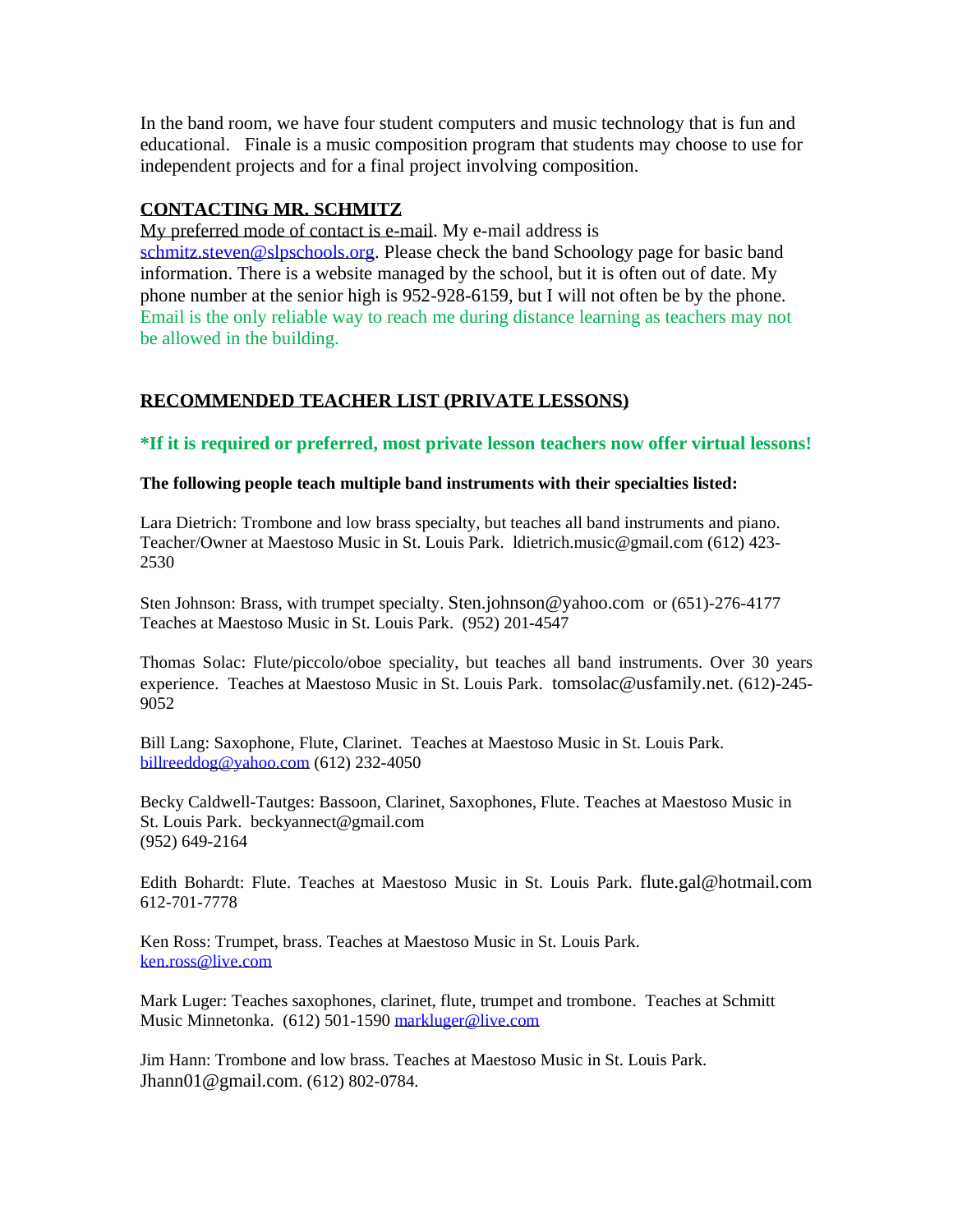Melissa Stoudt: Flute and Saxophones. Teaches at Maestoso Music in St. Louis Park. [stoudtstudio@gmail.com](mailto:stoudtstudio@gmail.com)

Jim Hann: Trombone and low brass. Teaches at Maestoso Music in St. Louis Park. [Jhann01@gmail.com](mailto:Jhann01@gmail.com). (612) 802-0784.

Schmitt Music Richfield/Edina, Schmitt Music Minnetonka, Groth Music (Bloomington) and MacPhail Center (Minneapolis) have many fine teachers as well

### **RECOMMENDED TEACHER LIST (PRIVATE LESSONS) Continued**

#### **Flute:**

Erica Bennett, 612-396-2009, ahtalynne@hotmail.com Catherine Besonen, Apple Valley, 952-953-0277 Marian Clay, Edina, 952-920-6952 Donna Hryniewicki, [www.flute101.com](http://www.flute101.com/) Vanamali Medina, 612-812-2715 Betty Olson, Bloomington, 952-831-3854 Minsun Song, Minneapolis, 1-360-600-6865, song0215@umn.edu Wendy Williams, South Minneapolis, 612-824-7557 (plays with MN Orchestra) Mark Yannie, St. Louis Park, 952-933-0350, mjyannie@hotmail.com

#### **Oboe:**

Angela Anderson, St. Louis Park or Edina, [angelar@angelar.com](mailto:angelar@angelar.com), (612) 209-1822 Brandon Bushman, St. Louis Park @ Maestoso Music Studio, 678.644.2686 Sarah Carmack, St. Paul, 651-295-0107 Crystal Hall, St. Paul, (708) 263-3944, [oboecrystal@gmail.com](mailto:crystalhall79@gmail.com) Dagan Hanson, Prior Lake, [dhanson@priorlake-savage.k12.mn.us](mailto:dhanson@priorlake-savage.k12.mn.us) Erin Heilman, Shakopee, look her up through Pearson Elementary (Shakopee) Mia Lundgren, Metro, [lundgren.mia@gmail.com](mailto:lundgren.mia@gmail.com), 763-607-7338 David Merz, St. Louis Park @ Maestoso Music Studio, [Merzx055@umn.edu](mailto:Merzx055@umn.edu), (618) 741-7360 Justin Schwartz, (715) 216-0206, [schwa905@umn.edu](mailto:schwa905@umn.edu)

#### **Bassoon:**

Becky Caldwell-Tautges, St. Louis Park @ Maestoso Music Studio, 952-649-2154 or 952-920- 4395 or beckyct@earthlink.net Kris Pichelman, Burnsville, 952-882-0730 Coreen Nordling, Edina, 952-925-0620

### **Clarinet:**

Becky Caldwell-Tautges, St. Louis Park @ Maestoso Music Studio, 952-649-2154 or 952-920- 4395 or beckyct@earthlink.net Brian Grivna, Edina, 952-929-5127 Mark Luger, Minnetonka Schmitt Music, 612-501-1590 Ed Melichar, Edina, 952-941-4674 Karrin Meffert-Nelson, Edina, 612-840-5340, Kmeffer2@gustavus.edu Patricia Morgan, Apple Valley, 612-501-9072 Claire Nalven, St. Paul, 516-754-2774, clairenalven@gmail.com Nina Olson, Minneapolis, [www.macphail.org](http://www.macphail.org/)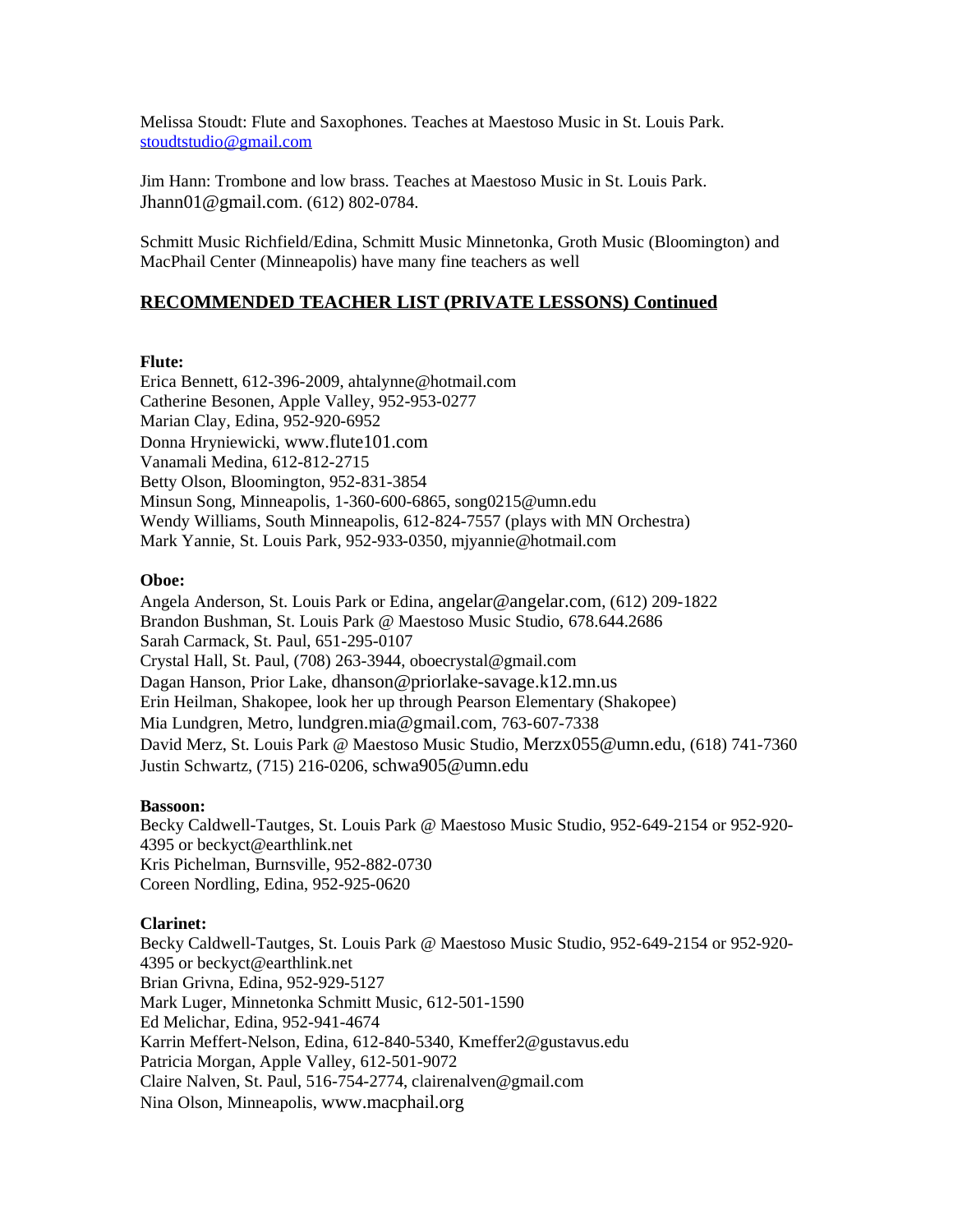Weily Shay, St. Louis Park @ Maestoso Music, 571-276-4288, [weily.clarinet@gmail.com](mailto:weily.clarinet@gmail.com) Mark Yannie, St. Louis Park, 952-933-0350, mjyannie@hotmail.com

#### **Saxophone (ask if they teach jazz if interested):**

Becky Caldwell-Tautges, 952-649-2154 or 952-920-4395 or beckyct@earthlink.net Brian Grivna, Edina, 952-929-5127 Kathy Jensen, St. Louis Park, 952-925-3017 Chuck Keane, Bloomington, 952-240-2058 Greg Keel, Minneapolis, [www.macphail.org](http://www.macphail.org/) **RECOMMENDED TEACHER LIST (PRIVATE LESSONS) Continued**

Mark Luger, Minnetonka Schmitt Music, 612-501-1590 Joe Mayo, mayojazz@gmail.com Nancy Truchinski, Bloomington, 952-435-1855 Mark Yannie, St. Louis Park, 952-933-0350, mjyannie@hotmail.com

#### **Trumpet (ask if they teach jazz if interested):**

William Eisenberg, [william.eisenberg@gmail.com,](mailto:william.eisenberg@gmail.com) 952-457-5799 Dan Fretland, Bloomington, 651-365-7642 Ron Hasselmann, St. Louis Park, 952-933-5559 Diana Hawley, Edina, 952-922-0797 Riley Helgeson, St. Louis Park @ Maestoso Music. [Riley.h.helgeson@gmail.com](mailto:Riley.h.helgeson@gmail.com). (507) 581- 1784. Dean Heller, St. Louis Park, 952-546-6913 Dr. Del Lyren, Golden Valley, (218) 766-8512 William Muñoz, [wmunozaponte@gmail.com](mailto:wmunozaponte@gmail.com) OR www.william-munoz.com Takako Seimiya, Minneapolis, [www.macphail.org](http://www.macphail.org/) Ben Parke: [Parke Music Studios : minneapolisbrass.com](http://www.minneapolisbrass.com/) , Edina/SLP

#### **Horn:**

Annie Ausen, St. Louis Park @ Maestoso Music. [Ausen.annie@gmail.com](mailto:Ausen.annie@gmail.com), (651) 332-9607. Neal Bolter, St. Louis Park, 952-922-2468 Mary Brindle, Edina, 952-941-7746 William Eisenberg, [william.eisenberg@gmail.com,](mailto:william.eisenberg@gmail.com) 952-457-5799 Dr. Del Lyren, Golden Valley, (218) 766-8512 Dr. Jenna McBride-Harris, [jennamchorn@gmail.com](mailto:jennamchorn@gmail.com), 503-537-4330 Ellen Smith, Edina, 952-829-5381 Ben Parke: [Parke Music Studios : minneapolisbrass.com](http://www.minneapolisbrass.com/) Edina/SLP

#### **Trombone/Baritone/Euphonium (ask if they teach jazz if interested):**

John England, Edina, 952-941-1926 Lauren Husting, Edina or NE Mpls, 858-776-0409 Patrick Stauffer, Western suburbs, 972-821-2798, pystauffer@yahoo.com Jason Tanksley, *jasontanksley@gmail.com*, travels to your home for lessons! Sean Vanderveen, Shakopee, 763-213-5594 Ben Parke: [Parke Music Studios : minneapolisbrass.com,](http://www.minneapolisbrass.com/) Edina/SLP

#### **Tuba:**

Lauren Husting, Edina or NE Mpls, 858-776-0409 Patrick Stauffer, Western suburbs, 972-821-2798, pystauffer@yahoo.com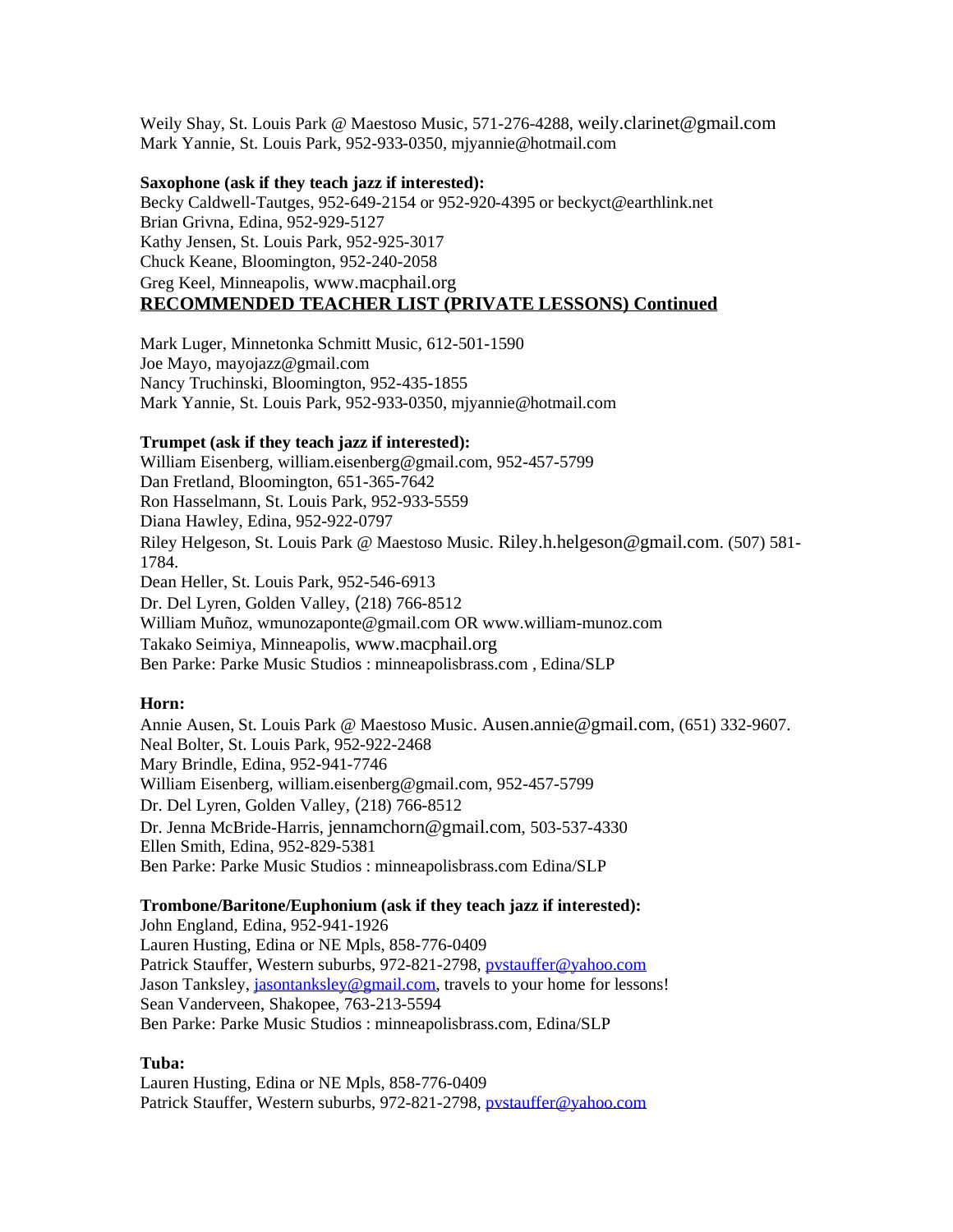Jason Tanksley, [jasontanksley@gmail.com,](mailto:jasontanksley@gmail.com) travels to your home for lessons! Sean Vanderveen, Shakopee, 763-213-5594 Ben Parke: [Parke Music Studios : minneapolisbrass.com,](http://www.minneapolisbrass.com/) Edina/SLP

# **RECOMMENDED TEACHER LIST (PRIVATE LESSONS) Continued**

### **Percussion/Drumset:**

Eric Christenson, Shakopee, 952-496-5116 Jack Donovan, St. Louis Park, [Donovajm@gmail.com](mailto:Donovajm@gmail.com) or [\(763\) 218-8774](tel:(763)%20218-8774) Kevin Fuhrman, Coon Rapids and on Skype, [kfuhrman@fuhrmanmusic.com](mailto:kfuhrman@fuhrmanmusic.com), 763-427-5604 Derrick Raiter, South Minneapolis, 612-388-1850 or [www.urbanpercussion.com](http://www.urbanpercussion.com/) David Thomas, St. Louis Park @ Maestoso Music, dtgroove@comcast.net Shannon van der Reck, St. Louis Park @ Maestoso Music, [marsymarsy@gmail.com](mailto:marsymarsy@gmail.com)

Drum Set ONLY: Zach Eyl, Hopkins @ Taylor Sound, [ZachEylMusic@gmail.com,](mailto:ZachEylMusic@gmail.com) 952-607-5859

### **Piano/Jazz Piano:**

Sean Crego, St. Louis Park[, www.seancregomusic.com/lessons.html](http://www.seancregomusic.com/lessons.html) Tom Weeklund, Richfield, 612-861-2033

### **Jazz Guitar/Bass:**

Rob Hahn, Prior Lake, [rhahn@priorlake-savage.k12.mn.us](mailto:rhahn@priorlake-savage.k12.mn.us) Travis Freudenberg, Burnsville, 952-898-9679

### **Guitar:**

Ben Noble, St. Louis Park, c: (303)-565-9595, [bennobleguitar@gmail.com](mailto:bennobleguitar@gmail.com) Mike Wolter, (608)-445-8853, michaeljwolter1@gmail.com

### **Bass (upright string bass and electric bass):**

Kellie Nitz (Classical and Jazz); [kellie.rae.nitz@gmail.com](mailto:kellie.rae.nitz@gmail.com); (612-849-0194)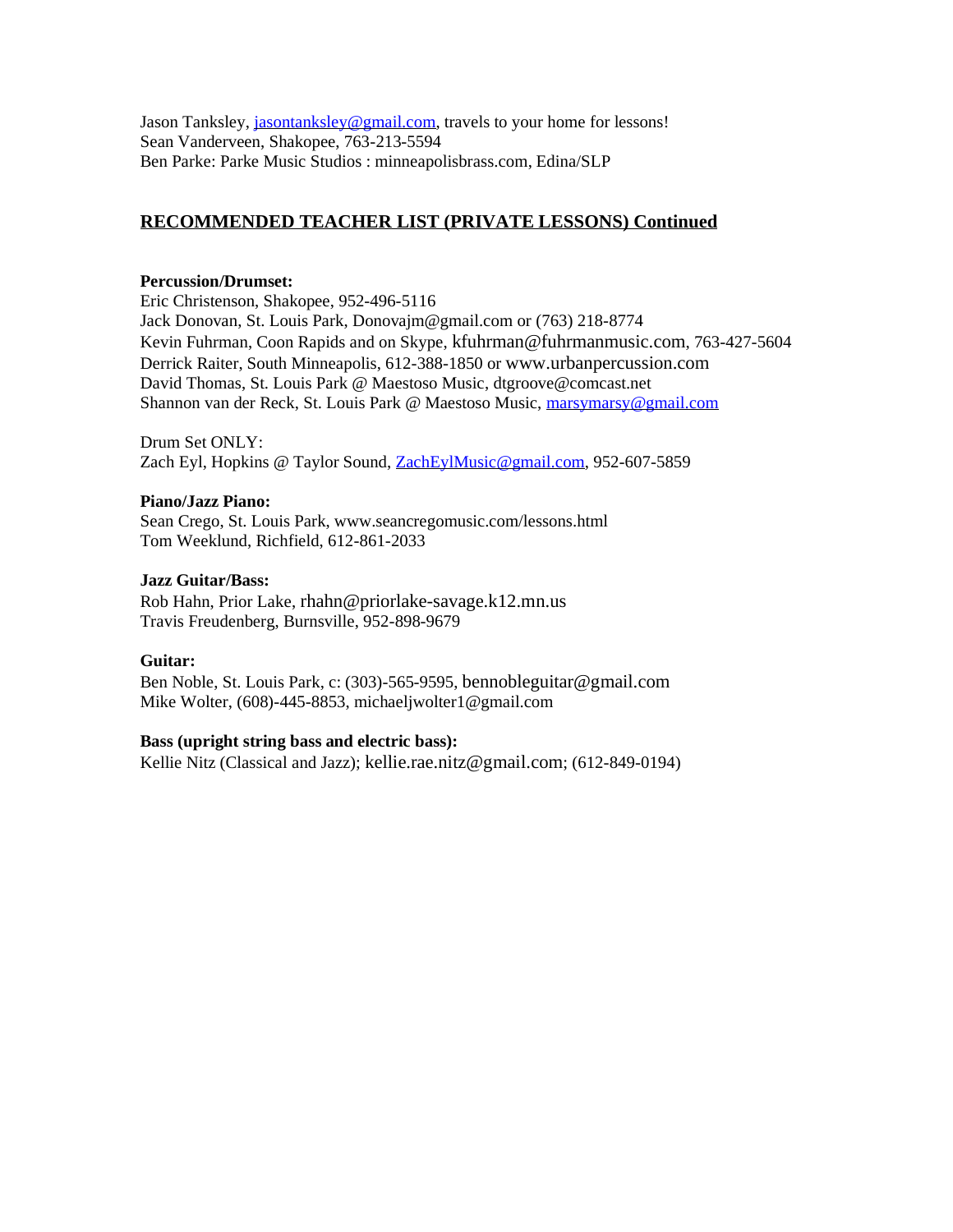# **St. Louis Park High School Band Parent Network**

The Band Parent Network (BPN) is a group of parents who work together to support the SLPHS Bands by helping to organize fundraisers, coordinating volunteers, and promoting the band within our community. We spread out the work, so that no one has to spend a lot of time – and we encourage people to volunteer for things that they are good at and enjoy doing. There are many opportunities to be involved as a parent. You can be as involved as you want – from being an event coordinator, serving pizza at our POPS concert, or simply "liking" our BPN Facebook page: [https://www.facebook.com/SLPBPN.](https://www.facebook.com/SLPBPN) **Please turn this in by 9-18-20.**

## **2020-2021 School Year Volunteer Opportunities**

(Some may be affected by the COVID-19 pandemic)

- Band spirit wear order (organization, delivery)
- Mattress sale (advertising, transportation)
- Cookie dough sale (delivery organization)
- POPS concert (Serving pizza/soda, ticket-taking, decoration, clean-up, coordinating pizza etc.)
- Support and spread the word for our fundraisers
- Band Banquet (bring a dish/ decorate/help clean up)
	- Chaperone a local field trip
- Play with the band as a model (on your instrument)
- Help to sort and organize music
- Coach or give a clinic on music

All of these events need coordinators and volunteers. If you are interested in coordinating or volunteering for a specific event please circle that event or those events above.

### **If you want more information about something or want to help another way, please write that below:**

We communicate via email and Sign Up Genius to organize volunteers. Please indicate your level of interest:

- - When volunteers are needed With Band Parent Network e-mail updates
	-
	- I'll get what I need from Mr. Schmitz's communications

| <b>Parent/Guardian Name(s)</b> | <b>Preferred</b><br><b>Phone Number</b> | <b>Email Address</b> |
|--------------------------------|-----------------------------------------|----------------------|
|                                |                                         |                      |
|                                |                                         |                      |

| <b>Student Name</b> | <b>Graduation</b><br>Year | <b>Email Address</b> |
|---------------------|---------------------------|----------------------|
|                     |                           |                      |